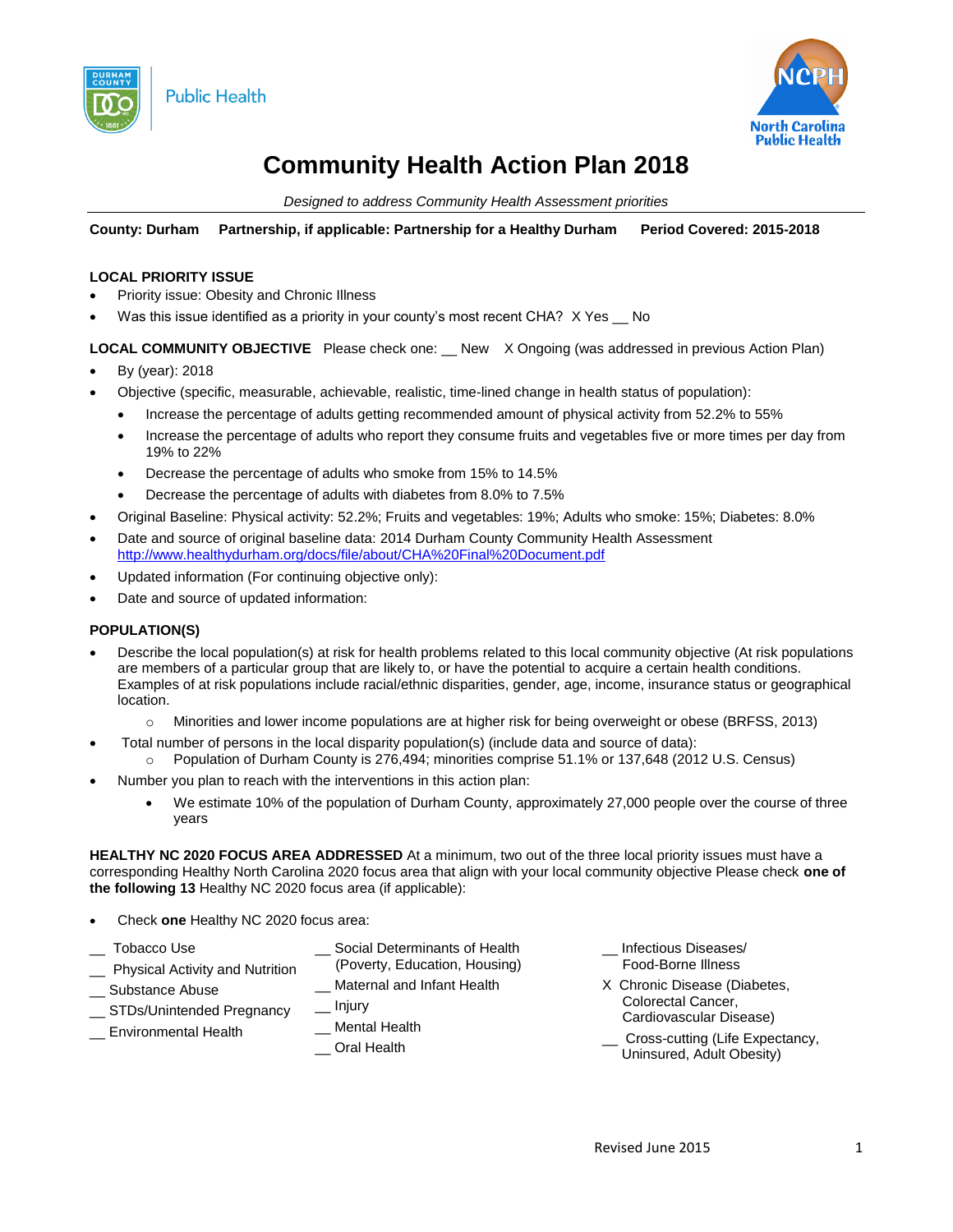- **Resource for detailed information of HEALTHY NC 2020 Objective**: http://publichealth.nc.gov/hnc2020/foesummary.htm}
	- Increase the percentage of adults getting the recommended amount of physical activity.
	- Increase the percentage of adults who report they consume fruits and vegetables five or more times per day.
	- Decrease the percentage of adults who are current smokers.
	- Reduce the cardiovascular disease mortality rate (per 100,000 population)
	- Decrease the percentage of adults with diabetes.
- **List county baseline data associated with the HEALTHY NC 2020 Objective listed above.** (Include data date and source. Some county-level data is available at [http://healthstats.publichealth.nc.gov/indicator/index/Alphabetical.html\)](http://healthstats.publichealth.nc.gov/indicator/index/Alphabetical.html):
	- Percentage of adults getting the recommended amount of physical activity: 52.2%
	- Percentage of adults who report they consume fruits and vegetables five or more times per day: 19%
	- Percentage of adults who are current smokers: 15%
	- Percentage of high school students who have smoked cigarettes in the past 30 days: 19%
	- Cardiovascular disease mortality rate (per 100,000 population): 199.1
	- Percentage of adults with diabetes: 8%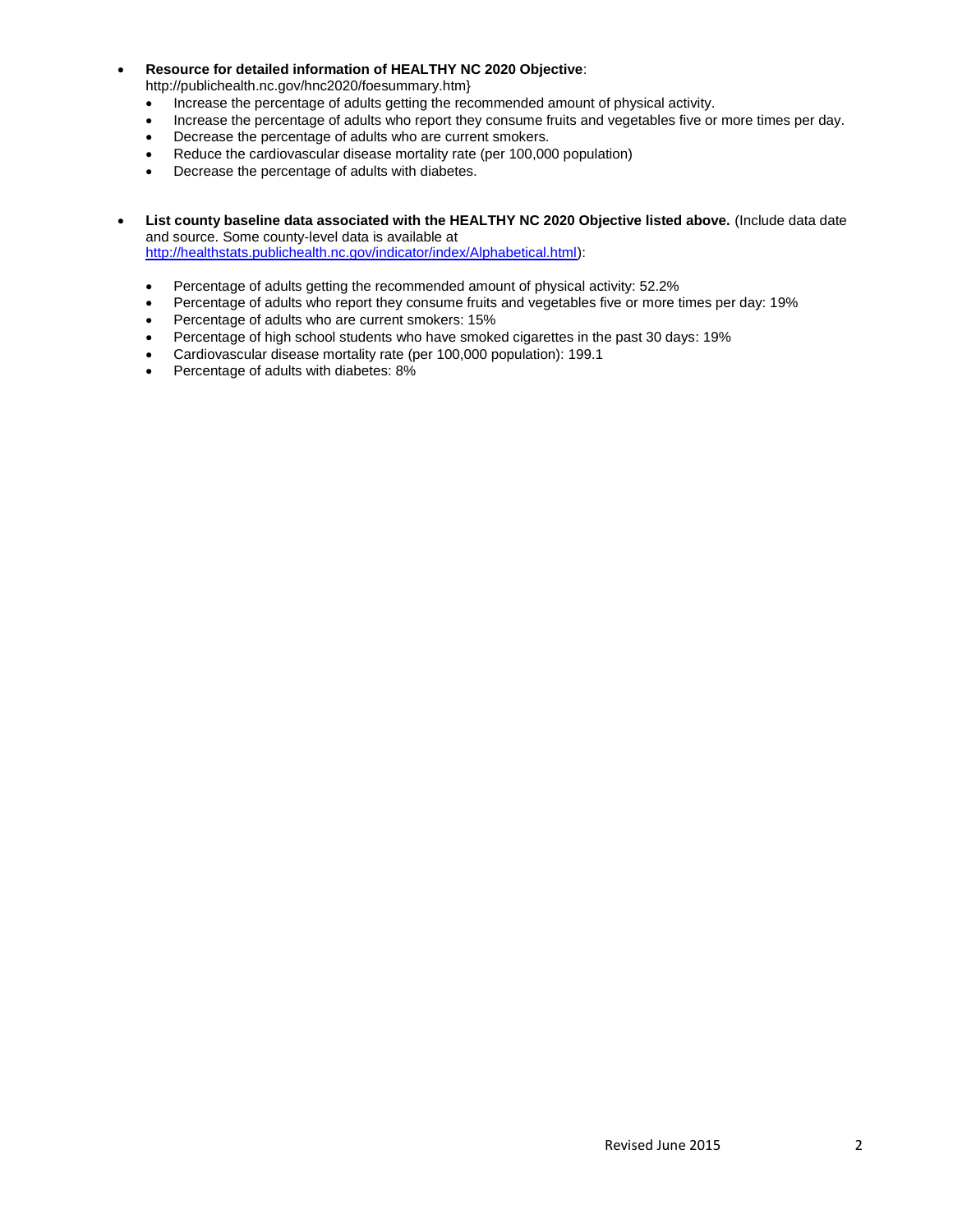#### **RESEARCH REGARDING WHAT HAS WORKED ELSEWHERE\***

The Action Plans corresponding to Healthy NC 2020 focus areas must include at least two evidence-based strategies (EBS), or expand current EBS for new target populations if an EBS is already being used. (proven to effectively address this priority issue) that seem the most suitable for your community and/or target group. Or, if evidence-based interventions are already being used, expand the interventions into new target populations. *\*Training and information are available from DPH. Contact your regional consultant about how to access them.*

| <b>Evidence-</b><br><b>Based</b><br><b>Intervention</b>                                                       | <b>Source</b>                                                                                                                                                   | Level of change                                                                               | <b>Intervention</b><br>goal                                                                                                                                                                                                                                                                                  | <b>Intended</b><br>population      | Implementation<br>$v$ enue $(s)$                                                         | <b>Resources</b><br>required                                                       |
|---------------------------------------------------------------------------------------------------------------|-----------------------------------------------------------------------------------------------------------------------------------------------------------------|-----------------------------------------------------------------------------------------------|--------------------------------------------------------------------------------------------------------------------------------------------------------------------------------------------------------------------------------------------------------------------------------------------------------------|------------------------------------|------------------------------------------------------------------------------------------|------------------------------------------------------------------------------------|
| Improve<br>access to<br>outdoor<br>recreational<br>facilities                                                 | Recommended Community Strategies and<br>Measurements to Prevent Obesity in the United States".<br>Morbidity and Mortality Weekly Report. 58, no. RR-7<br>(2009) | Individual/ interpersonal behavior<br>Organizational/ Policy<br>X Environmental change        | The Community<br>Guide found in a<br>comprehensive<br>review of 108<br>studies that<br>access to<br>facilities and<br>programs for<br>recreation near<br>their homes, and<br>time spent<br>outdoors<br>correlated<br>positively with<br>increased<br>physical activity<br>among children<br>and adolescents. | Children<br>and<br>Adolescents     | Neighborhoods,<br>communities                                                            | Funding,<br>space,                                                                 |
| <b>Enhance</b><br>infrastructure<br>supporting<br>walking and<br>biking                                       | Recommended Community Strategies and<br>Measurements to Prevent Obesity in the United States".<br>Morbidity and Mortality Weekly Report. 58, no. RR-7<br>(2009) | Individual/ interpersonal behavior<br>X Organizational/ Policy<br>X Environmental change      | The Community<br>Guide reports<br>sufficient<br>evidence that<br>street-scale<br>urban design and<br>land use policies<br>that support<br>walking and<br>biking are<br>effective in<br>increasing levels<br>of physical<br>activity.                                                                         | Children,<br>Adolescents<br>Adults | Neighborhoods,<br>communities                                                            | Funding,<br>infrastructur<br>e, cost,<br>prioritizatio<br>n by local<br>government |
| <b>Stanford</b><br><b>University</b><br><b>Chronic</b><br><b>Disease Self</b><br><b>Management</b><br>program | http://patienteducation.stanford.edu/programs/cdsmp.htm<br>http://patienteducation.stanford.edu/programs/diabetesen<br>a.html                                   | X Individual/ interpersonal behavior<br><b>Organizational/ Policy</b><br>Environmental change | Subjects who<br>took the<br>Program, when<br>compared to<br>those who did<br>not,                                                                                                                                                                                                                            | <b>Adults</b>                      | Neighborhoods,<br>community<br>organizations,<br>health care<br>setting, faith-<br>based | Trained<br>facilitators.<br>space,<br>funding to<br>attend<br>training and         |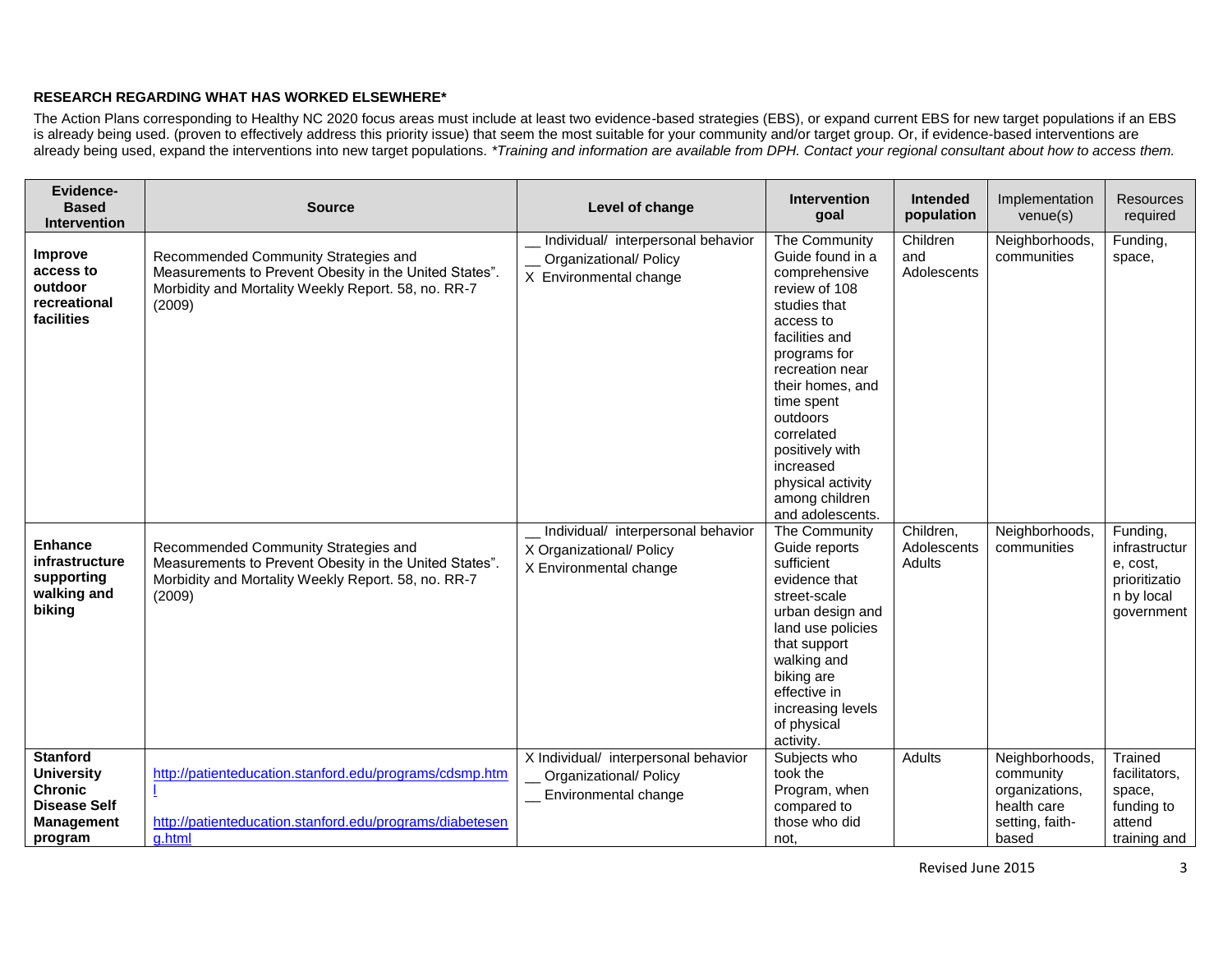| (CDSMP) and          |                                                         |                                      | demonstrated         |               |                 | purchase      |
|----------------------|---------------------------------------------------------|--------------------------------------|----------------------|---------------|-----------------|---------------|
|                      |                                                         |                                      |                      |               |                 |               |
| <b>Diabetes Self</b> |                                                         |                                      | significant          |               |                 | materials     |
| <b>Management</b>    |                                                         |                                      | improvements in      |               |                 |               |
| Program              |                                                         |                                      | exercise,            |               |                 |               |
| (DSMP)               |                                                         |                                      | cognitive            |               |                 |               |
|                      |                                                         |                                      | symptom              |               |                 |               |
| American             |                                                         |                                      | management,          |               |                 |               |
| <b>Diabetes</b>      |                                                         |                                      | communication        |               |                 |               |
| <b>Association</b>   |                                                         |                                      |                      |               |                 |               |
|                      |                                                         |                                      | with physicians,     |               |                 |               |
| Recognized           |                                                         |                                      | self-reported        |               |                 |               |
| <b>Diabetes Self</b> |                                                         |                                      | general health,      |               |                 |               |
| <b>Management</b>    |                                                         |                                      | health distress,     |               |                 |               |
| <b>Education</b>     |                                                         |                                      | fatigue, disability, |               |                 |               |
|                      |                                                         |                                      | and social/role      |               |                 |               |
|                      |                                                         |                                      | activities           |               |                 |               |
|                      |                                                         |                                      | limitations. They    |               |                 |               |
|                      |                                                         |                                      | also spent fewer     |               |                 |               |
|                      |                                                         |                                      | days in the          |               |                 |               |
|                      |                                                         |                                      | hospital, and        |               |                 |               |
|                      |                                                         |                                      |                      |               |                 |               |
|                      |                                                         |                                      | there was also a     |               |                 |               |
|                      |                                                         |                                      | trend toward         |               |                 |               |
|                      |                                                         |                                      | fewer outpatient     |               |                 |               |
|                      |                                                         |                                      | visits and           |               |                 |               |
|                      |                                                         |                                      | hospitalizations.    |               |                 |               |
|                      |                                                         |                                      | These data yield     |               |                 |               |
|                      |                                                         |                                      | a cost to savings    |               |                 |               |
|                      |                                                         |                                      | ratio of             |               |                 |               |
|                      |                                                         |                                      | approximately        |               |                 |               |
|                      |                                                         |                                      | $1:4.$ Many of       |               |                 |               |
|                      |                                                         |                                      |                      |               |                 |               |
|                      |                                                         |                                      | these results        |               |                 |               |
|                      |                                                         |                                      | persist for as long  |               |                 |               |
|                      |                                                         |                                      | as three years.      |               |                 |               |
| <b>Stanford</b>      |                                                         | X Individual/ interpersonal behavior | The research         | <b>Adults</b> | Neighborhoods,  | Trained       |
| <b>University</b>    | http://patienteducation.stanford.edu/programs/cpsmp.htm | Organizational/ Policy               | studies found        |               | community       | facilitators, |
| <b>Chronic Pain</b>  |                                                         | __ Environmental change              | that, on average,    |               | organizations,  | space,        |
| <b>Management</b>    |                                                         |                                      | people who have      |               | health care     | funding to    |
| Program              |                                                         |                                      | participated in the  |               | setting, faith- | attend        |
| (CPSMP)              |                                                         |                                      | CPSMP have           |               | based           | training and  |
|                      |                                                         |                                      | more vitality or     |               |                 | purchase      |
|                      |                                                         |                                      | energy, less pain,   |               |                 | materials     |
|                      |                                                         |                                      |                      |               |                 |               |
|                      |                                                         |                                      | less dependence      |               |                 |               |
|                      |                                                         |                                      | on others,           |               |                 |               |
|                      |                                                         |                                      | improved mental      |               |                 |               |
|                      |                                                         |                                      | health, are more     |               |                 |               |
|                      |                                                         |                                      |                      |               |                 |               |
|                      |                                                         |                                      | involved in          |               |                 |               |
|                      |                                                         |                                      | everyday             |               |                 |               |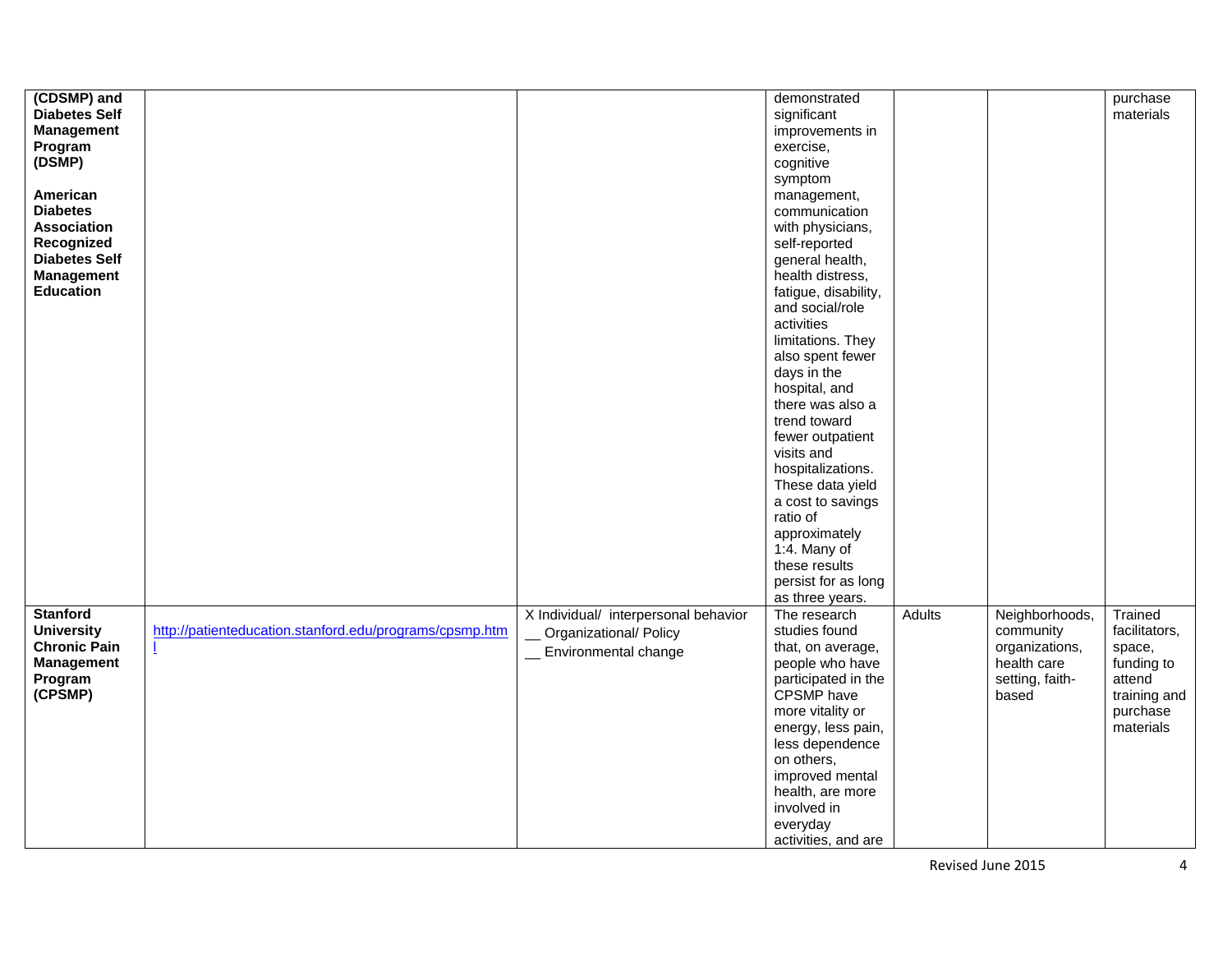|                      |                                                        |                                      | more satisfied      |               |                 |               |
|----------------------|--------------------------------------------------------|--------------------------------------|---------------------|---------------|-----------------|---------------|
|                      |                                                        |                                      | with their lives    |               |                 |               |
|                      |                                                        |                                      |                     |               |                 |               |
|                      |                                                        |                                      | compared to         |               |                 |               |
|                      |                                                        |                                      | those who have      |               |                 |               |
|                      |                                                        |                                      | not taken the       |               |                 |               |
|                      |                                                        |                                      | program.            |               |                 |               |
|                      |                                                        |                                      | Evaluation of the   |               |                 |               |
|                      |                                                        |                                      | program found it    |               |                 |               |
|                      |                                                        |                                      | to be beneficial    |               |                 |               |
|                      |                                                        |                                      | for participants in |               |                 |               |
|                      |                                                        |                                      | terms of coping     |               |                 |               |
|                      |                                                        |                                      | skills, education,  |               |                 |               |
|                      |                                                        |                                      | and overall         |               |                 |               |
|                      |                                                        |                                      | quality of life. To |               |                 |               |
|                      |                                                        |                                      | date, the program   |               |                 |               |
|                      |                                                        |                                      | has been            |               |                 |               |
|                      |                                                        |                                      | delivered to        |               |                 |               |
|                      |                                                        |                                      | hundreds of         |               |                 |               |
|                      |                                                        |                                      | individuals with    |               |                 |               |
|                      |                                                        |                                      |                     |               |                 |               |
|                      |                                                        |                                      | chronic pain.       |               |                 |               |
| A Matter of          | http://www.ncoa.org/improve-health/center-for-healthy- | X Individual/ interpersonal behavior | Participants        | <b>Adults</b> | Neighborhoods,  | Trained       |
| <b>Balance, fall</b> | aging/a-matter-of-balance.html                         | Organizational/ Policy               | significantly       |               | community       | facilitators, |
| prevention           |                                                        | __ Environmental change              | changed their       |               | organizations,  | space,        |
| program              |                                                        |                                      | attitudes about     |               | health care     | funding to    |
|                      | http://www.cdc.gov/pcd/issues/2012/11_0057.htm         |                                      | falling after       |               | setting, faith- | attend        |
|                      |                                                        |                                      | completing the      |               | based           | training and  |
|                      |                                                        |                                      | program. Self-      |               |                 | purchase      |
|                      |                                                        |                                      | confidence in       |               |                 | materials     |
|                      |                                                        |                                      | their ability to    |               |                 |               |
|                      |                                                        |                                      | control falls and   |               |                 |               |
|                      |                                                        |                                      | manage fear of      |               |                 |               |
|                      |                                                        |                                      | falling also        |               |                 |               |
|                      |                                                        |                                      | increased. Other    |               |                 |               |
|                      |                                                        |                                      | studies that        |               |                 |               |
|                      |                                                        |                                      | assessed these      |               |                 |               |
|                      |                                                        |                                      | outcomes in         |               |                 |               |
|                      |                                                        |                                      | controlled          |               |                 |               |
|                      |                                                        |                                      | settings and in     |               |                 |               |
|                      |                                                        |                                      | community-based     |               |                 |               |
|                      |                                                        |                                      |                     |               |                 |               |
|                      |                                                        |                                      | settings found      |               |                 |               |
|                      |                                                        |                                      | similar results.    |               |                 |               |
|                      |                                                        |                                      | Furthermore,        |               |                 |               |
|                      |                                                        |                                      | change in a         |               |                 |               |
|                      |                                                        |                                      | person's attitude   |               |                 |               |
|                      |                                                        |                                      | toward sense of     |               |                 |               |
|                      |                                                        |                                      | control over falls  |               |                 |               |
|                      |                                                        |                                      | can lead to         |               |                 |               |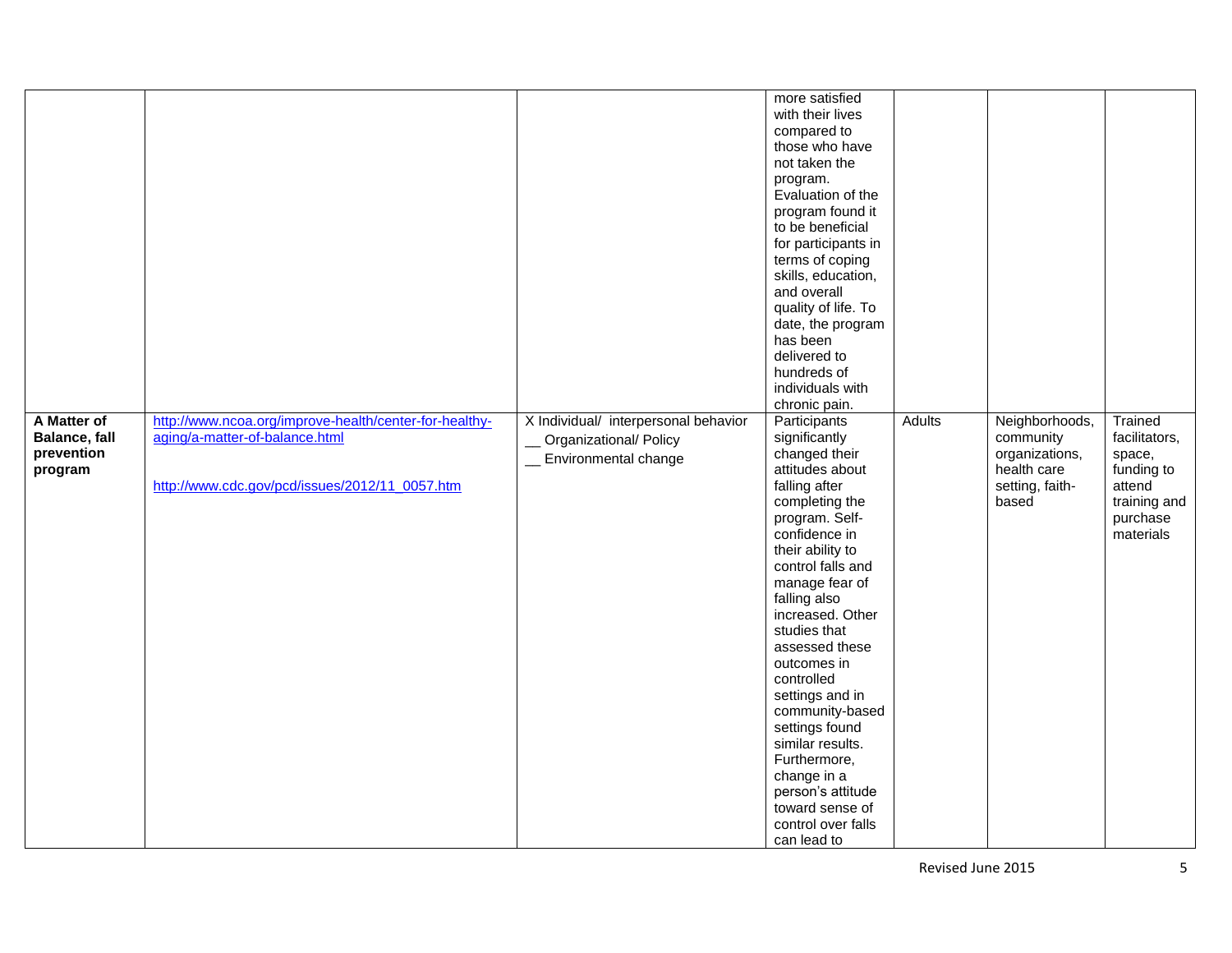| <b>Healthy</b><br><b>Checkout Aisle</b><br>Projects in<br>West Virginia<br><b>Foodland Stores</b><br>and Wal-Marts<br>(Part of Change<br>the Future West<br>Virginia) | WVa Gazette, 10/8/11; e-mails and phone conversation<br>with Amy Berner, Mid Ohio Valley Health Department;<br>Trust for America's Health: West Virginia and the New<br>Prevention Fund:<br>An Investment in the Future Health of America<br>Also, see: Healthy Checkout Aisle projects in Schnucks<br>stores: Evansville Courier and Press, 1/31/12; Family<br>Fresh Market, New Richmond, WI, candy-free checkout<br>aisle project<br>New Richmond (WI) News, 10/21/11 | Individual/ interpersonal behavior<br>Organizational/ Policy<br>X Environmental change   | improvement in<br>everyday function<br>and engagement<br>in low-impact<br>physical activity,<br>enhancing quality<br>of life<br>Participating Wal-<br>Mart stores stock<br>fresh fruits,<br>vegetables and<br>snacks which<br>meet the WV<br>Standards for<br><b>School Nutrition</b><br>and also carry<br>activity-based<br>seasonal toys,<br>and strategically<br>placed<br>merchandising<br>redistribution<br>showcases<br>reasonably priced<br>toys and items to<br>promote physical<br>activity and<br>healthy snacks<br>and fruits in<br>cereal and<br>sweetened<br>beverage product<br>aisles. Reported<br>successes inside<br>the stores show<br>marked increases<br>in sales of these<br>items and a<br>maintenance of<br>those increased<br>sales. | Children,<br>Adolescents<br>Adults | Grocery stores       | Space,<br>supplies<br>such as<br>additional<br>shelving,<br>cooperation<br>from store<br>manageme<br>nt, staff<br>time |
|-----------------------------------------------------------------------------------------------------------------------------------------------------------------------|--------------------------------------------------------------------------------------------------------------------------------------------------------------------------------------------------------------------------------------------------------------------------------------------------------------------------------------------------------------------------------------------------------------------------------------------------------------------------|------------------------------------------------------------------------------------------|--------------------------------------------------------------------------------------------------------------------------------------------------------------------------------------------------------------------------------------------------------------------------------------------------------------------------------------------------------------------------------------------------------------------------------------------------------------------------------------------------------------------------------------------------------------------------------------------------------------------------------------------------------------------------------------------------------------------------------------------------------------|------------------------------------|----------------------|------------------------------------------------------------------------------------------------------------------------|
| <b>Baltimore</b><br><b>Healthy Corner</b><br>Stores,<br>Philadelphia<br><b>Corner Store</b>                                                                           | http://centertrt.org/content/docs/Intervention_Documents/<br>Intervention Templates/<br>Baltimore_Healthy_Stores_template.pdf<br>http://www.dccentralkitchen.org/healthycorners/                                                                                                                                                                                                                                                                                         | Individual/ interpersonal behavior<br>X Organizational/ Policy<br>X Environmental change | Stores work with<br>local government<br>and nonprofit<br>agencies to<br>improve selection                                                                                                                                                                                                                                                                                                                                                                                                                                                                                                                                                                                                                                                                    | Children,<br>Adolescents<br>Adults | Convenient<br>stores | Space,<br>supplies<br>such as<br>additional<br>shelving,                                                               |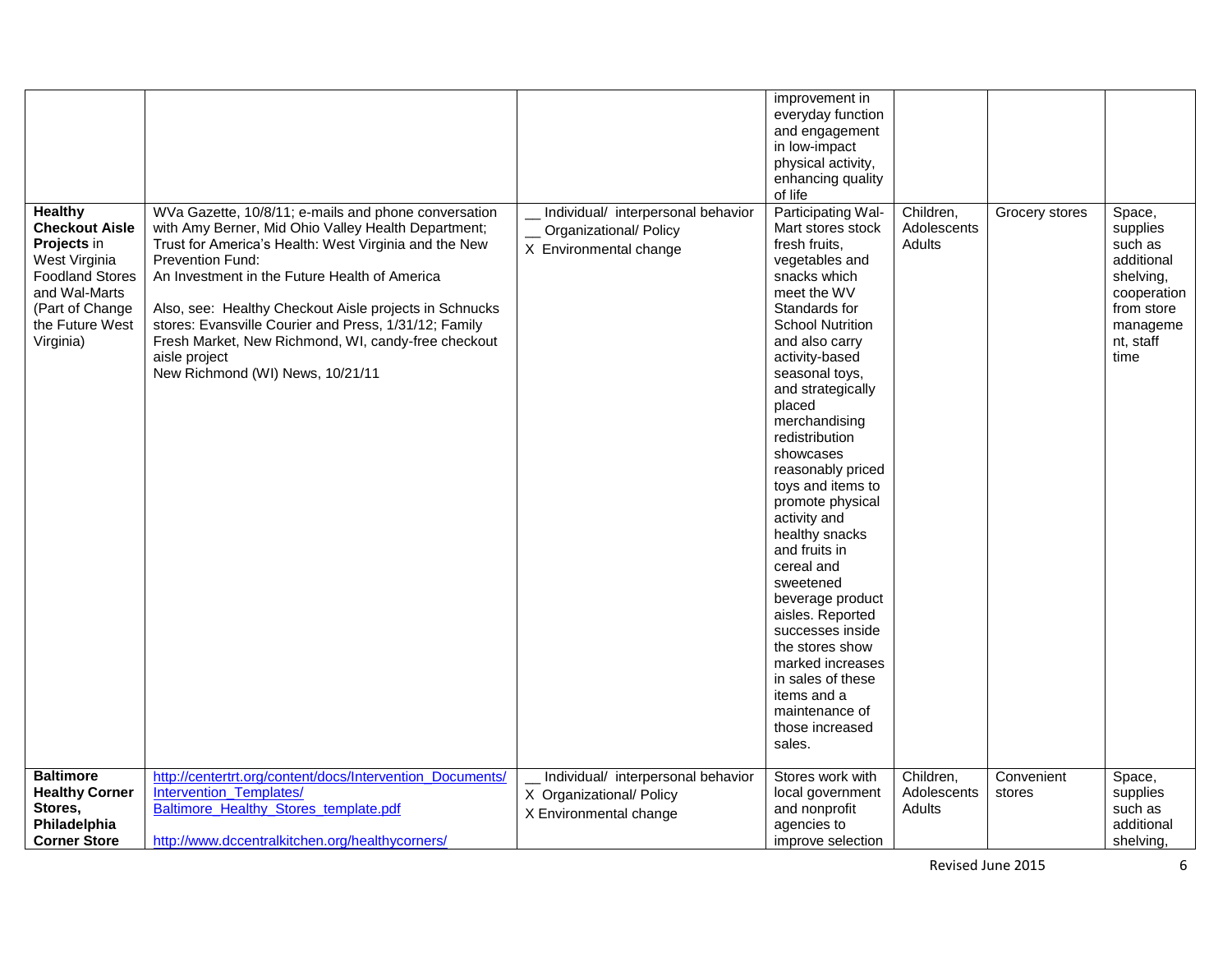| <b>Project and DC</b><br><b>Central</b><br><b>Kitchen Health</b><br>Corner<br>initiatives                                                                 | http://thefoodtrust.org/                                                               |                                                                                          | and marketing of<br>healthy foods.                                                                                                                                                                                                                                                                                                                                                                                                                                              |                          |                                        | cooperation<br>from store<br>manageme<br>nt, staff<br>time                                                             |
|-----------------------------------------------------------------------------------------------------------------------------------------------------------|----------------------------------------------------------------------------------------|------------------------------------------------------------------------------------------|---------------------------------------------------------------------------------------------------------------------------------------------------------------------------------------------------------------------------------------------------------------------------------------------------------------------------------------------------------------------------------------------------------------------------------------------------------------------------------|--------------------------|----------------------------------------|------------------------------------------------------------------------------------------------------------------------|
| Kids Take a<br><b>Stand: Healthy</b><br><b>Option: South</b><br>Shasta (CA)<br><b>HEAC (Healthy</b><br><b>Eating Active</b><br>Communities)<br>Initiative | http://www.californiaconvergence.org/sites/default/files/S<br>hastaCounty Wal-Mart.pdf | Individual/ interpersonal behavior<br>X Organizational/ Policy<br>X Environmental change | Based on<br>customer<br>surveys, pilot<br>stands placed<br>near checkout<br>were so<br>successful that<br>pilot surveys<br>were<br>discontinued.<br>Two healthy<br>checkout aisles<br>have been<br>stocked with<br>healthier than<br>expected foods-<br>trail mix, granola<br>bars, dried<br>cranberries,<br>diced peaches,<br>and animal<br>crackers. Sales<br>of these items<br>have more than<br>doubled, and<br>Wal-Mart has<br>difficulty keeping<br>the stand<br>stocked. | Children,<br>Adolescents | Grocery stores                         | Space,<br>supplies<br>such as<br>additional<br>shelving,<br>cooperation<br>from store<br>manageme<br>nt, staff<br>time |
| Point of<br><b>Decision</b><br><b>Prompts</b>                                                                                                             | http://www.thecommunityguide.org/pa/Physical-<br>Activity.pdf                          | Individual/ interpersonal behavior<br>Organizational/ Policy<br>X Environmental change   | Signs placed in<br>stairwells<br>increased the<br>percentage of<br>people taking<br>stairs vs.<br>elevator/escalator<br>by 54%. Signs<br>are more<br>effective among<br>obese vs. non-<br>obese people,<br>esp. when signs                                                                                                                                                                                                                                                      | Adults                   | Workplaces,<br>healthcare<br>settings, | Materials<br>such as<br>signage                                                                                        |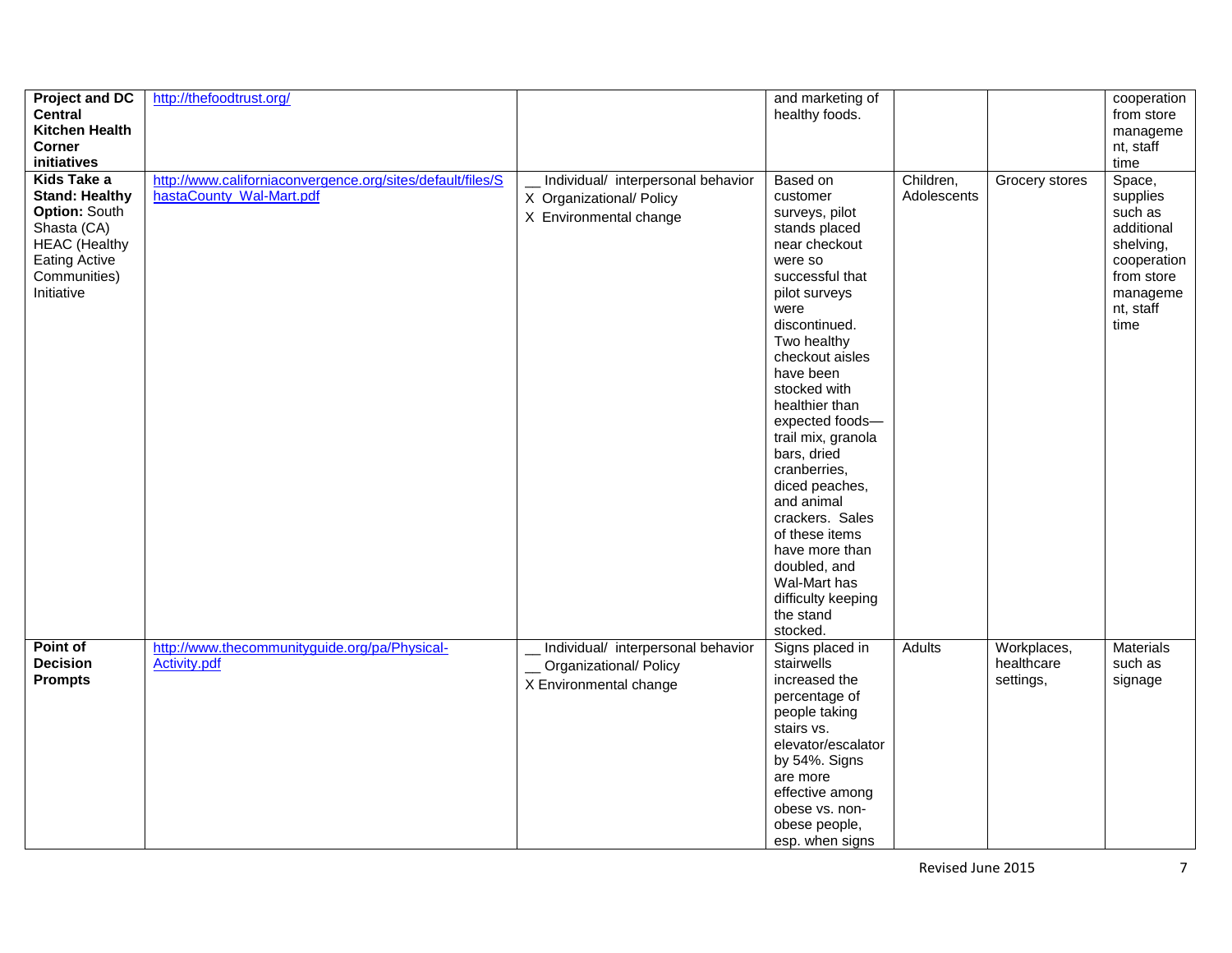|                                |                                                     |                                                                                               | indicate help with                                                                                                                                                                                                                                                                                                                                                                                    |               |                                                                         |                                                                                                     |
|--------------------------------|-----------------------------------------------------|-----------------------------------------------------------------------------------------------|-------------------------------------------------------------------------------------------------------------------------------------------------------------------------------------------------------------------------------------------------------------------------------------------------------------------------------------------------------------------------------------------------------|---------------|-------------------------------------------------------------------------|-----------------------------------------------------------------------------------------------------|
|                                |                                                     |                                                                                               | weight loss.                                                                                                                                                                                                                                                                                                                                                                                          |               |                                                                         |                                                                                                     |
| Double Up<br><b>Food Bucks</b> | http://www.doubleupfoodbucks.org/                   | __ Individual/ interpersonal behavior<br>X Organizational/ Policy<br>Environmental change     | <b>SNAP</b> benefits<br>are doubled up to<br>\$10 at farmers<br>markets, mobile<br>markets and<br>some grocery<br>stores to increase<br>access to healthy<br>foods.                                                                                                                                                                                                                                   | <b>Adults</b> | Farmers<br>Markets                                                      | Funds,<br>marketing,<br>adequate<br>amount of<br>produce<br>available                               |
| Freshstart                     | http://www.acsworkplacesolutions.com/freshstart.asp | X Individual/ interpersonal behavior<br>_ Organizational/ Policy<br>_ Environmental change    | Freshstart<br>incorporates the<br>most current<br>guidelines for<br>tobacco<br>cessation support<br>into four face-to-<br>face group<br>support sessions.<br>The Freshstart<br>evidence-based<br>approach is<br>geared to help<br>participants<br>increase their<br>motivation to quit,<br>learn effective<br>approaches for<br>quitting and guide<br>them in making a<br>successful quit<br>attempt. | <b>Adults</b> | Community<br>organizations,<br>healthcare<br>settings,<br>neighborhoods | Trained<br>facilitators,<br>space,<br>funding to<br>attend<br>training and<br>purchase<br>materials |
| <b>QuitSmart</b>               | http://www.quitsmart.com/                           | X Individual/ interpersonal behavior<br>Organizational/ Policy<br><b>Environmental change</b> | <b>QuitSmart is</b><br>available in a<br>self-help stop<br>smoking kit and,<br>in many<br>communities, as<br>a three-session<br>quit smoking<br>class that utilizes<br>the kit plus<br>personalized<br>coaching. Quit<br>Smart combines<br>several powerful                                                                                                                                           | <b>Adults</b> | Community<br>organizations,<br>healthcare<br>settings,<br>neighborhoods | Trained<br>facilitators,<br>space,<br>funding to<br>attend<br>training and<br>purchase<br>materials |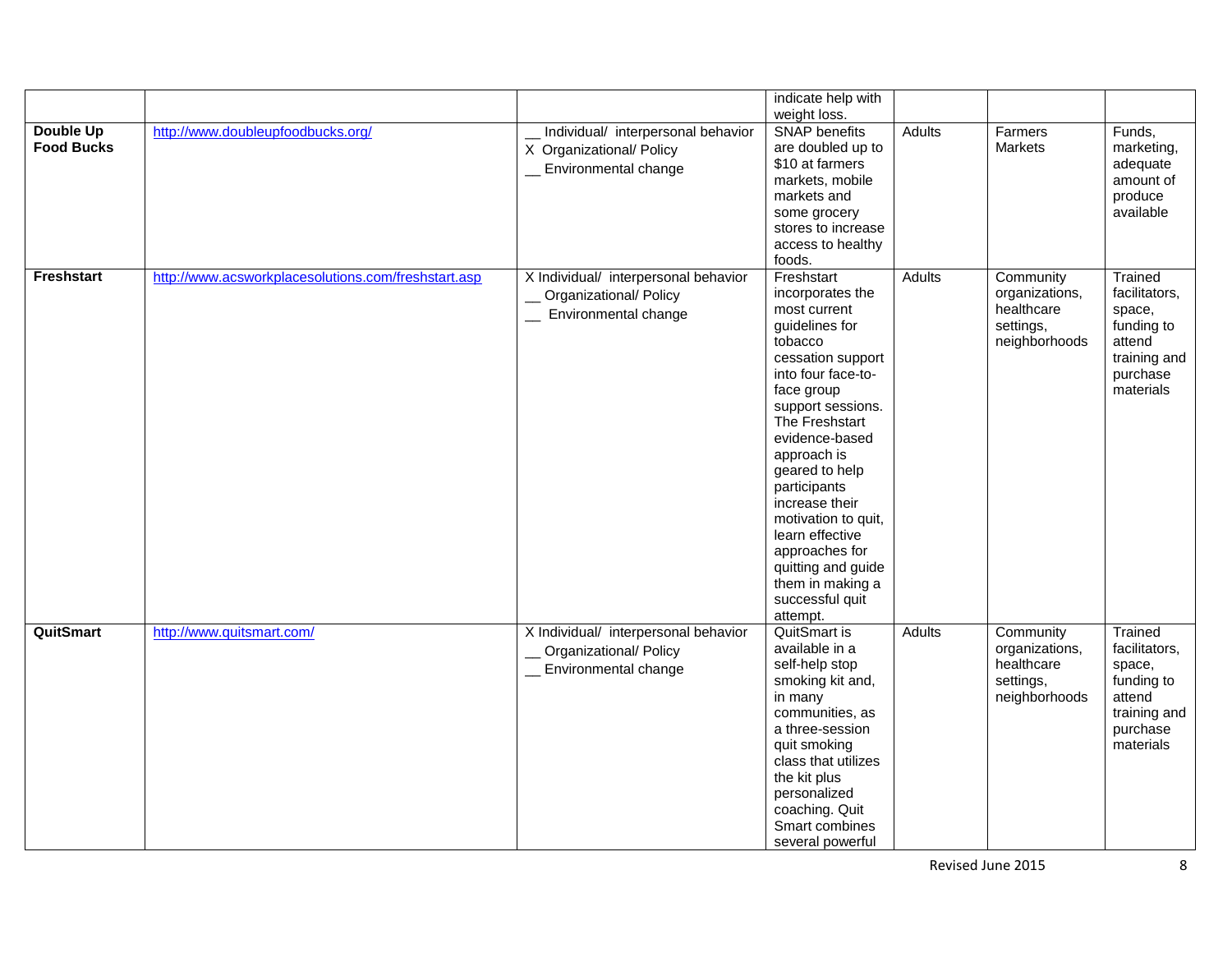|  | treatment           |  |
|--|---------------------|--|
|  | elements -          |  |
|  | including           |  |
|  | hypnosis,           |  |
|  | medication          |  |
|  | recommendation      |  |
|  | s and a patented    |  |
|  | simulated           |  |
|  | cigarette - to      |  |
|  | produce a potent    |  |
|  | stop-smoking        |  |
|  | treatment. The      |  |
|  | program was         |  |
|  | developed by Dr.    |  |
|  | Robert Shipley,     |  |
|  | founder of the      |  |
|  | <b>Duke Medical</b> |  |
|  | Center Stop         |  |
|  | Smoking Clinic.     |  |
|  |                     |  |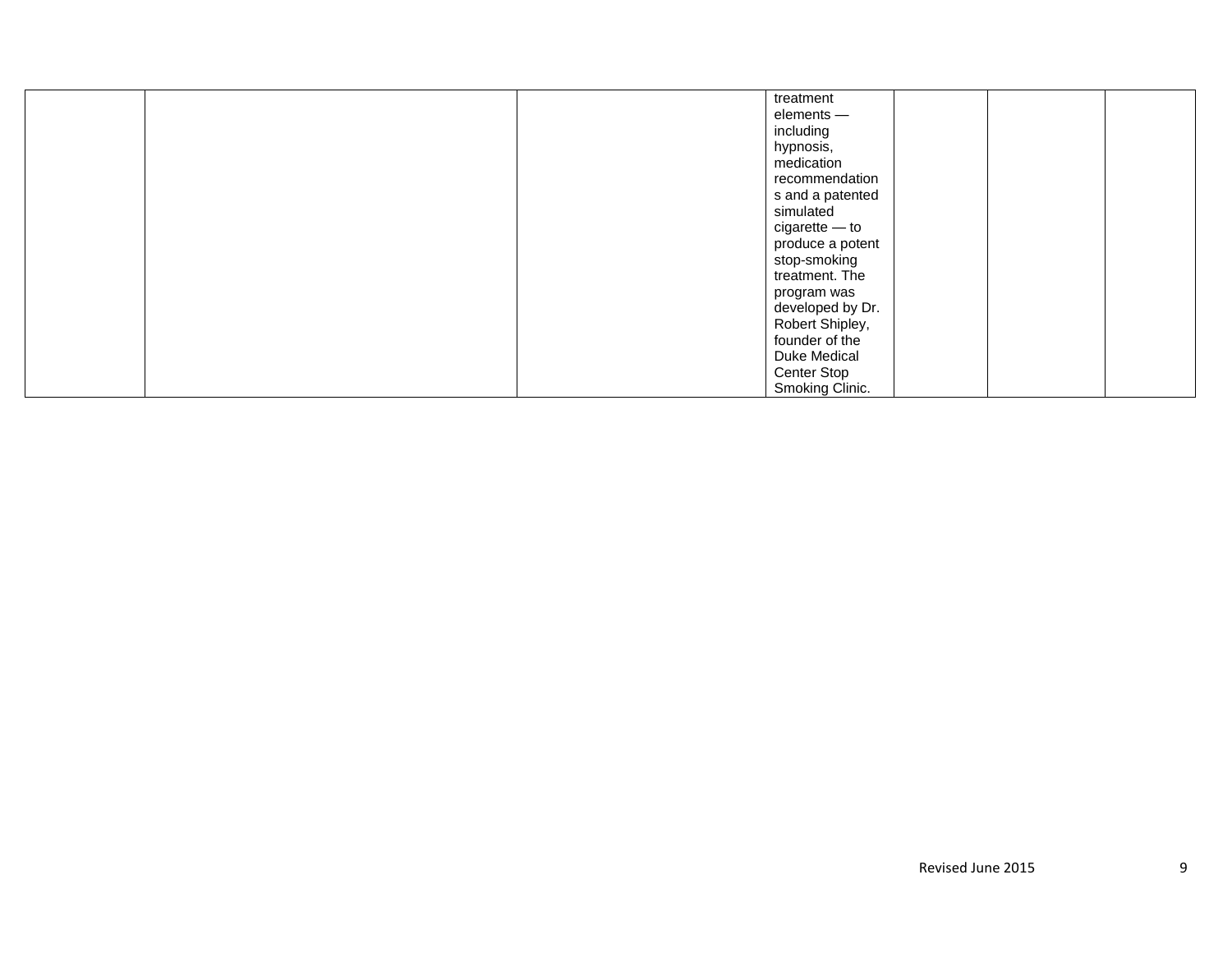# *(Insert rows as needed)*

## **WHAT INTERVENTIONS ARE ALREADY ADDRESSING THIS ISSUE IN YOUR COMMUNITY?**

Are any interventions/organizations currently addressing this issue? Yes\_X No\_\_\_ If so, please list below.

| Intervention                                                                                                                                                                      | <b>Lead Agency</b>                                                                                                                                                                                                 | Progress to Date (include any process/outcome measures, barriers to implementation)                                                                                                                                                                                                                                                                                     |
|-----------------------------------------------------------------------------------------------------------------------------------------------------------------------------------|--------------------------------------------------------------------------------------------------------------------------------------------------------------------------------------------------------------------|-------------------------------------------------------------------------------------------------------------------------------------------------------------------------------------------------------------------------------------------------------------------------------------------------------------------------------------------------------------------------|
| <b>American Tobacco Trail / bikes</b><br>on buses                                                                                                                                 | Triangle Rails to Trails; City of Durham,<br>Town of Cary, Wake County; DATA;<br><b>Triangle Transit</b>                                                                                                           | 40 miles of covered RR tracks suitable for walking, biking and other modes of self-transit; all buses<br>can hold at least two bikes                                                                                                                                                                                                                                    |
| Classes, open gyms, etc.                                                                                                                                                          | Durham Parks and Recreation, 3 YMCAs,<br>JCC, Healing with CAARE, Inc.                                                                                                                                             | Parks and Recreation: 69 parks with 1,800 acres, 23 miles of accessible trails and greenways, 188<br>miles of planned trails and greenways; DPR has: 11 program sites with seven gymnasiums, five<br>dance studios, five pools, three fitness facilities and two indoor walking tracks<br>Healing with CAARE offers free classes including yoga and Zumba.              |
| Eat Smart, Move More Durham                                                                                                                                                       | Partnership for a Healthy Durham; City of                                                                                                                                                                          |                                                                                                                                                                                                                                                                                                                                                                         |
| Map; Bike Pedestrian map                                                                                                                                                          | Durham - Transportation                                                                                                                                                                                            | Paper copies (English and Spanish) show citizens opportunities to eat smart and move more; online<br>version is also available                                                                                                                                                                                                                                          |
| <b>Health Resource Guides (Health</b>                                                                                                                                             | Durham Health Innovations, Partnership for                                                                                                                                                                         |                                                                                                                                                                                                                                                                                                                                                                         |
| Care, Diabetes, Food Resource<br>Guide)                                                                                                                                           | a Healthy Durham                                                                                                                                                                                                   | Health Care Guide / Medical Options/Transportation are complete (updated as needed), Diabetes<br>and Food Resource guides are drafted. Update in progress.                                                                                                                                                                                                              |
| <b>Chronic Disease / Diabetes</b><br>classes                                                                                                                                      | Durham County Department of Public<br>Health, Cooperative Extension, Healing<br>with CAARE, Inc.                                                                                                                   | Classes are offered periodically; contingent upon space to hold the program series                                                                                                                                                                                                                                                                                      |
| <b>Fall Prevention classes</b>                                                                                                                                                    | Durham County Department of Public<br>Health, Durham Center for Senior Life,<br>Lyon Park, Healing with CAARE, Inc.                                                                                                | Matter of Balance offered at least twice                                                                                                                                                                                                                                                                                                                                |
| <b>Chronic Pain classes</b>                                                                                                                                                       | Durham County Department of Public<br>Health; Duke Division of Community Health                                                                                                                                    | Offered periodically and available more frequently upon request                                                                                                                                                                                                                                                                                                         |
| <b>SEEDS produce offered at</b><br><b>Durham Farmers' Market:</b><br>gardening skills taught to<br>children and teens                                                             | <b>SEEDS (South Eastern Efforts Developing</b><br>Sustainable Spaces, Inc.)<br>http://www.seedsnc.org/index.html                                                                                                   | SEEDS has been in Durham since 1994. They have added new programs every couple of years.                                                                                                                                                                                                                                                                                |
| <b>Community Gardens</b>                                                                                                                                                          | <b>Bountiful Backyards</b><br>http://www.bountifulbackyards.com/node/6,<br>Cooperative Extension, SEEDS, Parks and<br>Recreation, Inter-Faith Food Shuttle, City of<br>Durham Neighborhood Improvement<br>Services | A cooperative and community based enterprise that works with individuals, neighborhoods, groups,<br>schools, and communities to create abundant, low-maintenance and beautiful edible gardens.                                                                                                                                                                          |
| <b>Corner Store Initiatives</b>                                                                                                                                                   | DCoDPH, Farmer Foodshare, Veggie Van<br>Durham TRY                                                                                                                                                                 | DCoDPH leads a corner store initiative that includes a group of community stakeholders. Activities<br>include reducing the number of alcohol/cigarette ads, increasing onsite marketing of healthy items,<br>providing technical assistance in increasing the inventory of healthy items including fresh produce.                                                       |
| Increasing access to healthy<br>foods, including fresh<br>fruits/vegetables in Durham<br><b>Public Schools; Fresh</b><br>produce/fruit/ snacks in DPS;<br><b>Backpack program</b> | DPS Child Nutrition Services; Food Shuttle;<br>DPS Hub Farm; other agencies                                                                                                                                        | DPS has USDA grants for fruit and vegetable snacks in 12 elementary schools. Fresh fruit delivered<br>every Wednesday to a few schools. Backpack program is in select elementary and middle schools.<br>DPS is working on increasing the number of fresh fruit/vegetables in menus, focusing on local, NC<br>grown. Durham Public Schools has a teaching, or Hub, farm. |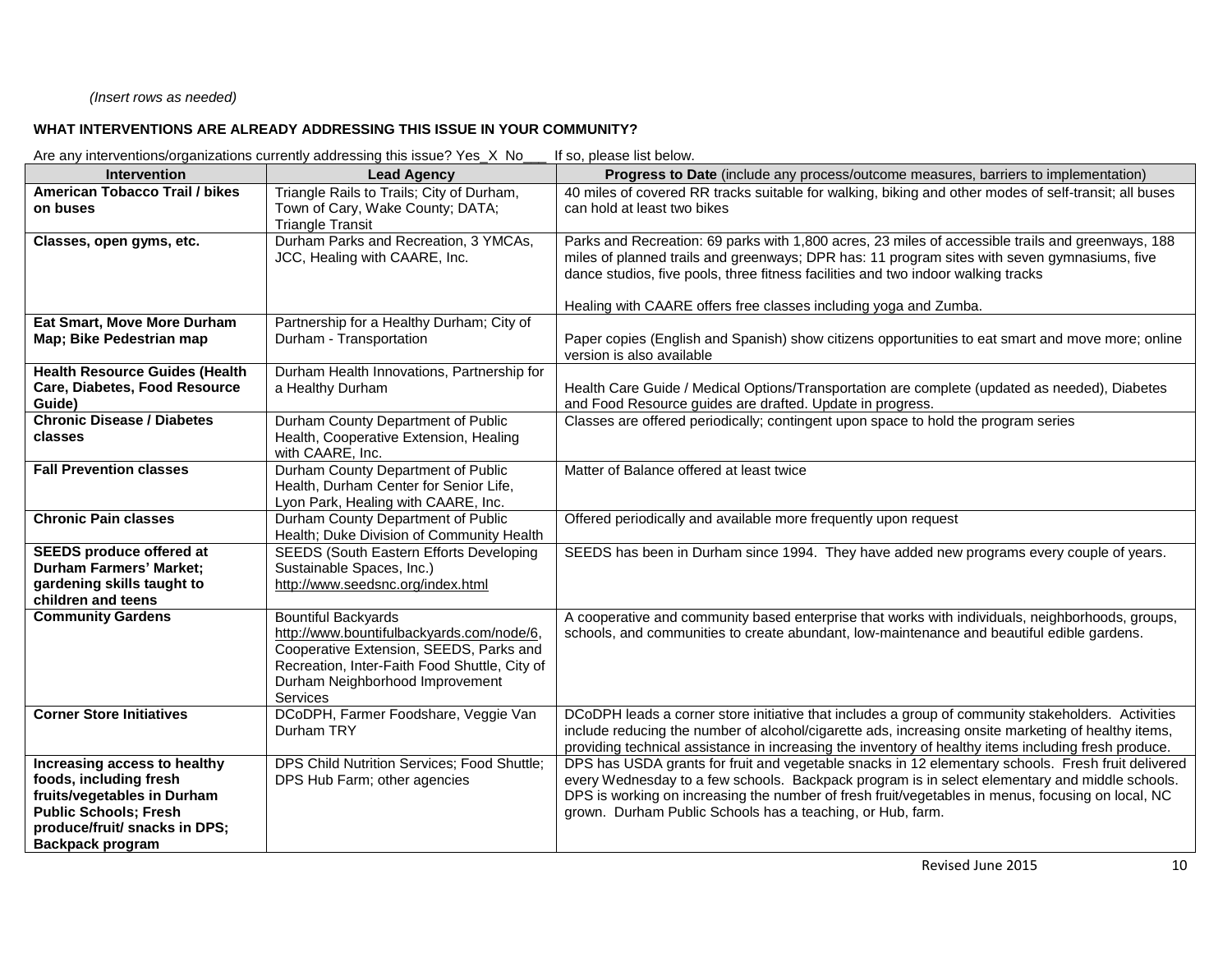| <b>Mobile Markets</b>                  | IFFS (Interfaith Food Shuttle), Veggie Van,                | Mobile markets that distribute fresh produce in areas that would otherwise lack access. Nutrition                                                                                               |
|----------------------------------------|------------------------------------------------------------|-------------------------------------------------------------------------------------------------------------------------------------------------------------------------------------------------|
|                                        | Grocers on Wheels, Farmer Foodshare                        | education often provided. IFFS offers free produce. Veggie Van sells at wholesale prices.                                                                                                       |
| <b>Farmers Markets</b>                 | Durham Farmer's Market; South Durham                       | Downtown, Duke, Southpoint. Durham Farmers' Market and South Durham Farmers' Market accept                                                                                                      |
|                                        | Farmer's Market; Duke Farmers' Market                      | and double SNAP benefits (Double Bucks). DCoDPH is assisting to advertise this program.                                                                                                         |
| <b>Bull City Play Streets</b>          | City of Durham Neighborhood Improvement                    | 2009-10: 1 Bull City Open Streets, partnered with Parks and Recreation                                                                                                                          |
|                                        | <b>Services</b>                                            | 2010 -11: 3 Bull City Open Streets, expanded to neighborhoods                                                                                                                                   |
|                                        |                                                            | 2014 - 2015 became Bull City Play Streets; held a few events in 2014 and more planned in 2015                                                                                                   |
| <b>Safe Routes to School</b>           | DPS, BPAC, Regional safe routes to school                  | Currently 12 schools participating in the safe routes to school program.                                                                                                                        |
|                                        | office, American Tobacco Trail Watch                       |                                                                                                                                                                                                 |
|                                        | <b>Volunteer Group</b>                                     |                                                                                                                                                                                                 |
| Eat Smart, Move More, Weigh            | Durham Parks and Recreation, Durham                        | Implemented                                                                                                                                                                                     |
| <b>Less</b>                            | County Department of Public Health,                        |                                                                                                                                                                                                 |
|                                        | Cooperative Extension                                      |                                                                                                                                                                                                 |
| <b>Inter-local Agreements</b>          | Durham Parks and Recreation and Durham                     | Joint use agreement to use one another's facilities at no charge                                                                                                                                |
| <b>Nutrition Education in Durham</b>   | Public Schools<br>DINE Program, Nutrition Division, Durham |                                                                                                                                                                                                 |
| school and community                   | County Department of Public Health                         | The DINE program is Durham County's SNAP Nutrition Education and Obesity Prevention program.<br>DINE Nutritionists provide many different classes, food preparation demonstrations, and tasting |
|                                        |                                                            | opportunities related to healthy eating and physical activity. Adequate fruit and vegetable intake is a                                                                                         |
|                                        |                                                            | common theme in these sessions. Provides consultation to improve the nutrition and physical                                                                                                     |
|                                        |                                                            | activity environments of childcare centers. Quarterly newsletter on healthy eating, increase physical                                                                                           |
|                                        |                                                            | activity, and food safety sent to households participating in the SNAP program.                                                                                                                 |
|                                        |                                                            |                                                                                                                                                                                                 |
| <b>Duke Healthy Lifestyles Clinic;</b> | Duke Healthy Lifestyles Clinic, Bull City Fit              | The clinic sees 400 new Durham families every year. The focus is on childhood obesity, but they                                                                                                 |
| <b>Durham Healthy Weight</b>           |                                                            | provide education for the family as a unit. Families receive monthly counseling from a physician,                                                                                               |
| <b>Collaborative; Bull City Fit</b>    |                                                            | dietician, physical therapist and mental health provider. All of these patients are linked into the                                                                                             |
|                                        |                                                            | Active programs.                                                                                                                                                                                |
|                                        |                                                            |                                                                                                                                                                                                 |
|                                        |                                                            | The Durham Healthy Weight Collaborative is a Phase II funded project sponsored through NICHQ                                                                                                    |
|                                        |                                                            | and funded by HRSA and the RWJF. The goal is to address childhood obesity across health care,<br>school, and public health sectors. Funding is through June 2012                                |
| Durham Board of Health Smoking         | Durham County Department of Public                         | Smoking ordinance put in effect in 2013. Signage and compliance efforts underway. Evidence-                                                                                                     |
| <b>Rule and Cessation Classes</b>      | Health                                                     | based smoking cessation classes taught throughout the community.                                                                                                                                |
| <b>Durham Diabetes Coalition (DDC)</b> | Durham County Department of Public                         | The DDC project addresses diabetes prevention and control in Durham County with overall goals of                                                                                                |
| project, funded by Bristol Myers       | Health, Duke University Medical Center,                    | 1) improving population-level diabetes management, health outcomes, and quality of life for                                                                                                     |
| <b>Squibb foundation</b>               | Lincoln Community Health Center,                           | diagnosed and undiagnosed adults living with Type 2 diabetes and 2) reduce disparities in diabetes                                                                                              |
|                                        | University of Michigan, and many                           | management, health outcomes, and quality of live for adults living with diabetes. Multi-disciplinary                                                                                            |
|                                        | community partners.                                        | staff and community partners address diabetes in Durham County through population-based and                                                                                                     |
|                                        |                                                            | home-care interventions.                                                                                                                                                                        |

*(Insert rows as needed)*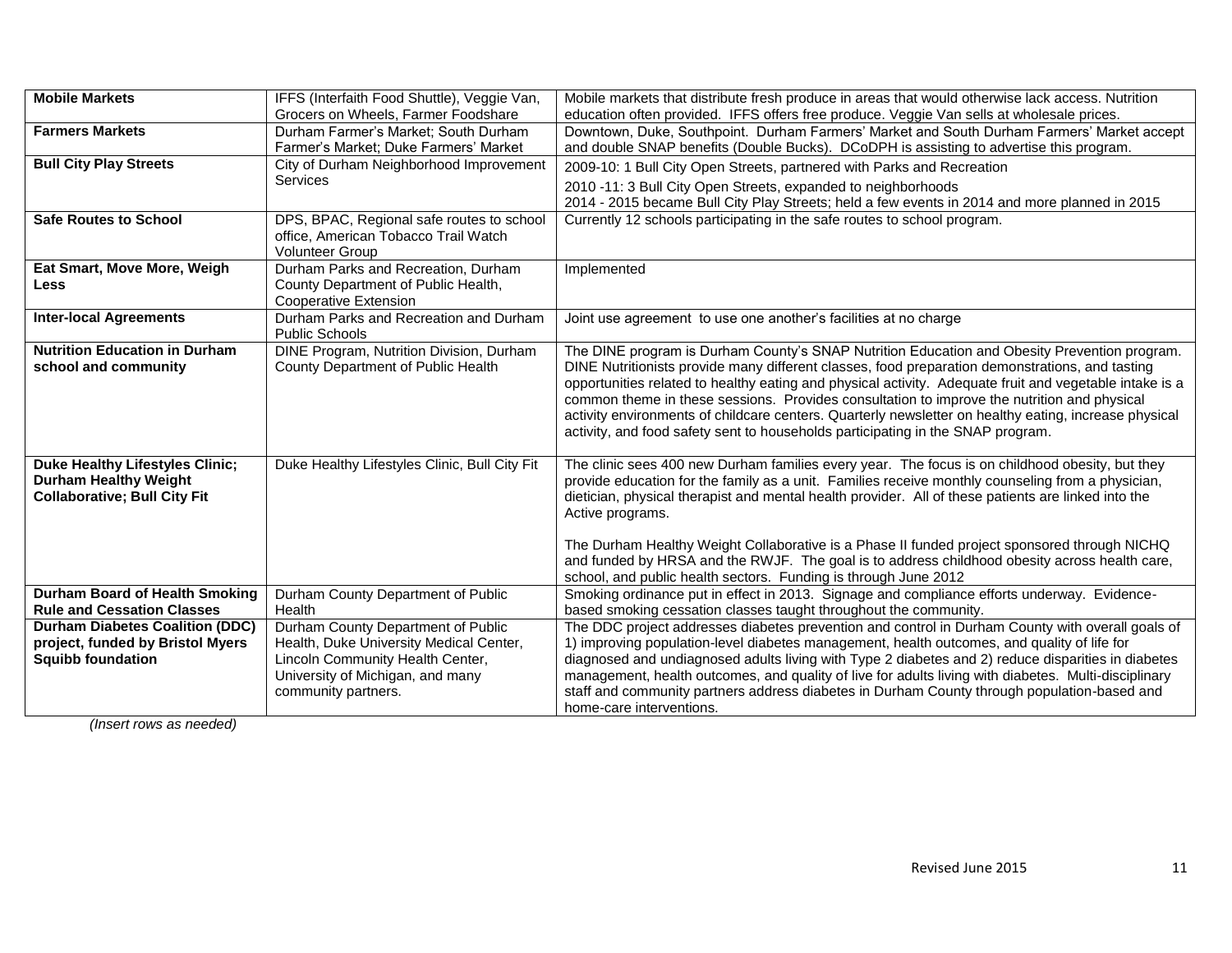| Community, neighborhood, and/or demographic group                               | Individual, civic group, organization, business,<br>facility, etc. connected to this group                                                                                                                                                                                                                                                                                                                                                                                                                                                                                                                                                    | How this asset might help (existing program/resource,<br>access to target population, staff/venue/financial<br>support, evaluation, etc.)                                                                                                                                                                                                                   |
|---------------------------------------------------------------------------------|-----------------------------------------------------------------------------------------------------------------------------------------------------------------------------------------------------------------------------------------------------------------------------------------------------------------------------------------------------------------------------------------------------------------------------------------------------------------------------------------------------------------------------------------------------------------------------------------------------------------------------------------------|-------------------------------------------------------------------------------------------------------------------------------------------------------------------------------------------------------------------------------------------------------------------------------------------------------------------------------------------------------------|
| Partnership for a Healthy Durham Obesity and Chronic Illness<br>(OCI) committee | Child Care Service Association, City of Durham,<br>Cooperative Extension,<br>Duke Division of Community Health, Duke Medicine,<br>The Duke Cancer Institute, Office of Health Equity and<br>Disparities, Durham City Government, Durham County<br>Government, Durham County Department of Public<br>Health, Durham County Social Services, Durham Parks<br>and Recreation, Durham Public Schools<br>Durham Public Works, Durham Social Services, East<br>Durham Children's Initiative, i9 Sports, Inter-Faith Food<br>Shuttle, John Avery Boys and Girls Clubs, Lincoln<br>Community Health Center, Playworks Durham, YMCA<br>of the Triangle | Coalition meets monthly to improve physical activity and<br>nutrition among Durham County residents and implement<br>action plan.                                                                                                                                                                                                                           |
| Strong city and volunteer groups promoting self-transit                         | BPAC, Rails to Trails, Durham Bike Co-op, Clean<br>Energy Durham, Safe Kids Durham, Bike Durham,<br>American Tobacco Trail Watch Volunteer Group,<br>Durham Open Space and Trails Commission (DOST),<br><b>Recreation Advisory Commission</b>                                                                                                                                                                                                                                                                                                                                                                                                 | Holds bike repair workshops, events that promote biking<br>and walking, labeling bike paths, increasing driver<br>awareness of cyclists                                                                                                                                                                                                                     |
| City and volunteer groups promoting wellness and service                        | Partnership for a Healthy Durham OCI Committee,<br>Junior League, Lion's Club, Girls on the Run, Volunteer<br>Center                                                                                                                                                                                                                                                                                                                                                                                                                                                                                                                          | Elbow grease to put down the Healthy Mile markers,<br>volunteers to man the Bull City Play Streets and Fitness<br>Day events                                                                                                                                                                                                                                |
| Durham Public Schools                                                           | Music departments, athletic departments, Student<br>Health Advisory Council (both adult and student); Hub<br>Farm, Wellness Councils, Bike Durham, Student<br><b>Nutrition Services</b>                                                                                                                                                                                                                                                                                                                                                                                                                                                       | Runs a teaching farm to teach about nutrition,<br>environmental stewardship, farming, and increase physical<br>activity. Working to improve school breakfast, lunch and<br>snack nutrition standards, increase fruit and vegetable<br>access/consumption and increase access use of local<br>foods. Coordinate wellness programs for students and<br>staff. |
| Groups focused on policy change                                                 | City and County Government; Board of Education;<br>Board of Health; Durham Farm and Food Network (food<br>policy council) Durham CAN, Farmland Advisory Board,<br>BPAC, Southern Coalition for Social Justice,<br><b>Recreation Advisory Commission</b>                                                                                                                                                                                                                                                                                                                                                                                       | Expertise in policy; ability to make policy changes that<br>promote health; access to funding                                                                                                                                                                                                                                                               |

# **WHAT RELEVANT COMMUNITY STRENGTHS AND ASSETS MIGHT HELP ADDRESS THIS PRIORITY ISSUE?**

*(Insert rows as needed)*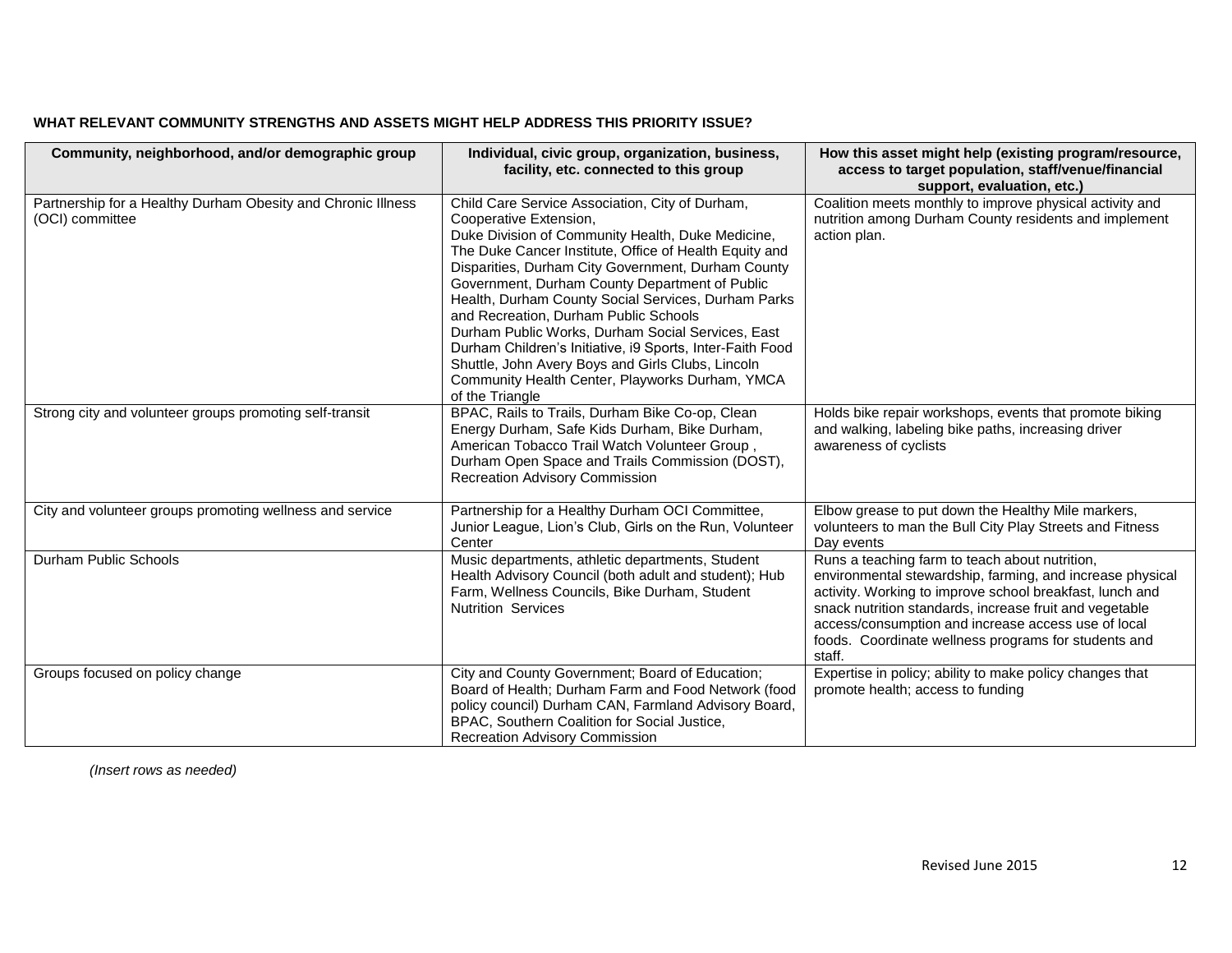| <b>INTERVENTIONS:</b><br><b>SETTING, &amp; TIMEFRAME</b>                                                                                                                                                                                                                                                                                                                                                                                                                                                                                                                                                                                                                                                                                                                                                                                                                                                                         | <b>LEVEL OF</b><br><b>INTERVENTION CHANGE</b>                                                                                                                                                                                       | <b>COMMUNITY PARTNERS'</b><br><b>Roles and Responsibilities</b>                                                                                                                                                                                                                                                                                                                                                                                                                                                                                                                                                                                                                                                                                                                                                                                                                                                                                                                                                                                                                                                                                                                    | <b>PLAN HOW YOU WILL EVALUATE EFFECTIVENESS</b>                                                                                                                                                                                                                                                                                                                                                                                                                                                                                                                                                                                                                                                                                                                                                                                                                                                                                                                                                                                                                                                                                                                                                                                                                                                                                                                                                                                                                                                                                                                                                                                                                                                                                                                                                                                                                                                                                                                                                                 |
|----------------------------------------------------------------------------------------------------------------------------------------------------------------------------------------------------------------------------------------------------------------------------------------------------------------------------------------------------------------------------------------------------------------------------------------------------------------------------------------------------------------------------------------------------------------------------------------------------------------------------------------------------------------------------------------------------------------------------------------------------------------------------------------------------------------------------------------------------------------------------------------------------------------------------------|-------------------------------------------------------------------------------------------------------------------------------------------------------------------------------------------------------------------------------------|------------------------------------------------------------------------------------------------------------------------------------------------------------------------------------------------------------------------------------------------------------------------------------------------------------------------------------------------------------------------------------------------------------------------------------------------------------------------------------------------------------------------------------------------------------------------------------------------------------------------------------------------------------------------------------------------------------------------------------------------------------------------------------------------------------------------------------------------------------------------------------------------------------------------------------------------------------------------------------------------------------------------------------------------------------------------------------------------------------------------------------------------------------------------------------|-----------------------------------------------------------------------------------------------------------------------------------------------------------------------------------------------------------------------------------------------------------------------------------------------------------------------------------------------------------------------------------------------------------------------------------------------------------------------------------------------------------------------------------------------------------------------------------------------------------------------------------------------------------------------------------------------------------------------------------------------------------------------------------------------------------------------------------------------------------------------------------------------------------------------------------------------------------------------------------------------------------------------------------------------------------------------------------------------------------------------------------------------------------------------------------------------------------------------------------------------------------------------------------------------------------------------------------------------------------------------------------------------------------------------------------------------------------------------------------------------------------------------------------------------------------------------------------------------------------------------------------------------------------------------------------------------------------------------------------------------------------------------------------------------------------------------------------------------------------------------------------------------------------------------------------------------------------------------------------------------------------------|
| Intervention: Increasing access to<br>healthy foods including fruits,<br>vegetables, and locally produced food<br>for lower income populations through<br>initiatives such as but not limited to:<br>1. Support and expand Durham's<br>Double Bucks Program.<br>2.<br>Support mobile markets and stores<br>that sell produce in neighborhoods<br>that would otherwise lack access<br>through promotion, grant writing,<br>technical assistance, etc.<br>Intervention:<br>new X ongoing __ completed<br>Setting: 1. Convenience stores<br>2. Grocery stores 3. Farmers Markets 4.<br>Mobile markets<br>Target population: SNAP recipients and<br>other low income Durham residents.<br>Grocers on Wheels, a mobile market<br>that OCI, is targeting a new population<br>for Double Bucks, seniors living in<br>community housing sites.<br>Start Date - End Date (mm/yy): (07/15-<br>ongoing)<br>Targets health disparities: XY_N | X Individual/ interpersonal<br>behavior<br><b>Organizational/ Policy</b><br>X Environmental change<br>*Note: This intervention fits<br>both individual and<br>environmental changes,<br>but is not duplicated in<br>these sections. | Lead Agency: Durham County<br>Department of Public Health<br>(DCODPH)<br>Role: Coordination/ Organization<br>Target population representative:<br>Role:<br><b>Partner agencies:</b><br>Partnership for a Healthy Durham,<br>OCI Committee and Communication<br>Committee will assist with outreach,<br>program evaluation, grant writing,<br>kick off events, communication,<br>promotion and marketing efforts,<br>nutrition education, and technical<br>assistance.<br>Farmers markets will double SNAP<br>benefits up to \$10 and promote this<br>Double Bucks Program.<br>Mobile markets will sell healthy<br>products including fruits and<br>vegetables in neighborhoods that<br>would otherwise lack access and<br>may work towards doubling SNAP<br>benefits up to \$10 when used to<br>purchase healthy items.<br>Convenience/grocery stores may<br>become partners if they decide to<br>run Double Bucks Programs. They<br>would be responsible for data<br>collection, reports, and providing<br>store space for<br>advertising/marketing/nutrition<br>education, and for training staff on<br>program components.<br>Include how you're marketing the<br>intervention: | Expected outcomes: Explain how this will help reach<br>1.<br>the local community objective (what evidence do you<br>have that this intervention will get you there?)<br>a. Increase in marketing and programming should<br>translate into an increase in sales of healthy foods.<br>Increase in sale of healthy food should translate<br>into an increase in consumption of healthy food.<br>Anticipated barriers: Any potential cultural, political,<br>2.<br>financial or administrative barriers? X_Y<br>If yes, explain how intervention will be adapted:<br>Increased access to healthy foods does not always equate to<br>increased consumption if the target community does not accept<br>the food, want the food or know how to cook the food/know the<br>importance of eating the food. DCoDPH and other partners<br>such as Veggie Van and the Cooperative Extension have been<br>working to educate and increase efficacy around cooking and<br>healthy eating. Recipes used are adapted to best reach the<br>target population whenever possible.<br>3.<br>List anticipated project staff: Leah Williams (DCoDPH),<br>Kelly Warnock (DCoDPH), Jenny Elander (Durham<br>Farmers' Market), Demetrius Hunter (Grocers on Wheels),<br>Casey Horvitz (Veggie Van)<br>Does project staff need additional training?<br>YXN<br>4.<br>If yes, list training plan:<br>5.<br>Quantify what you will do (# classes & participants, policy<br>change, built environment change, etc.)<br>a. Project staff will assist with the expansion of<br>double bucks to at least one more site in Durham<br>County, which can include a mobile market, farm<br>stand, farmers' market, grocery store or<br>convenience store.<br>b. Project staff will assist with identifying grants, grant<br>writing and local advocacy work to ensure<br>Durham's Double Bucks maintains funding.<br>Identify and write at least one grant annually to<br>fund Double Bucks.<br>Project staff and the Partnership for a Healthy<br>c. |
|                                                                                                                                                                                                                                                                                                                                                                                                                                                                                                                                                                                                                                                                                                                                                                                                                                                                                                                                  |                                                                                                                                                                                                                                     |                                                                                                                                                                                                                                                                                                                                                                                                                                                                                                                                                                                                                                                                                                                                                                                                                                                                                                                                                                                                                                                                                                                                                                                    | Revised June 2015                                                                                                                                                                                                                                                                                                                                                                                                                                                                                                                                                                                                                                                                                                                                                                                                                                                                                                                                                                                                                                                                                                                                                                                                                                                                                                                                                                                                                                                                                                                                                                                                                                                                                                                                                                                                                                                                                                                                                                                               |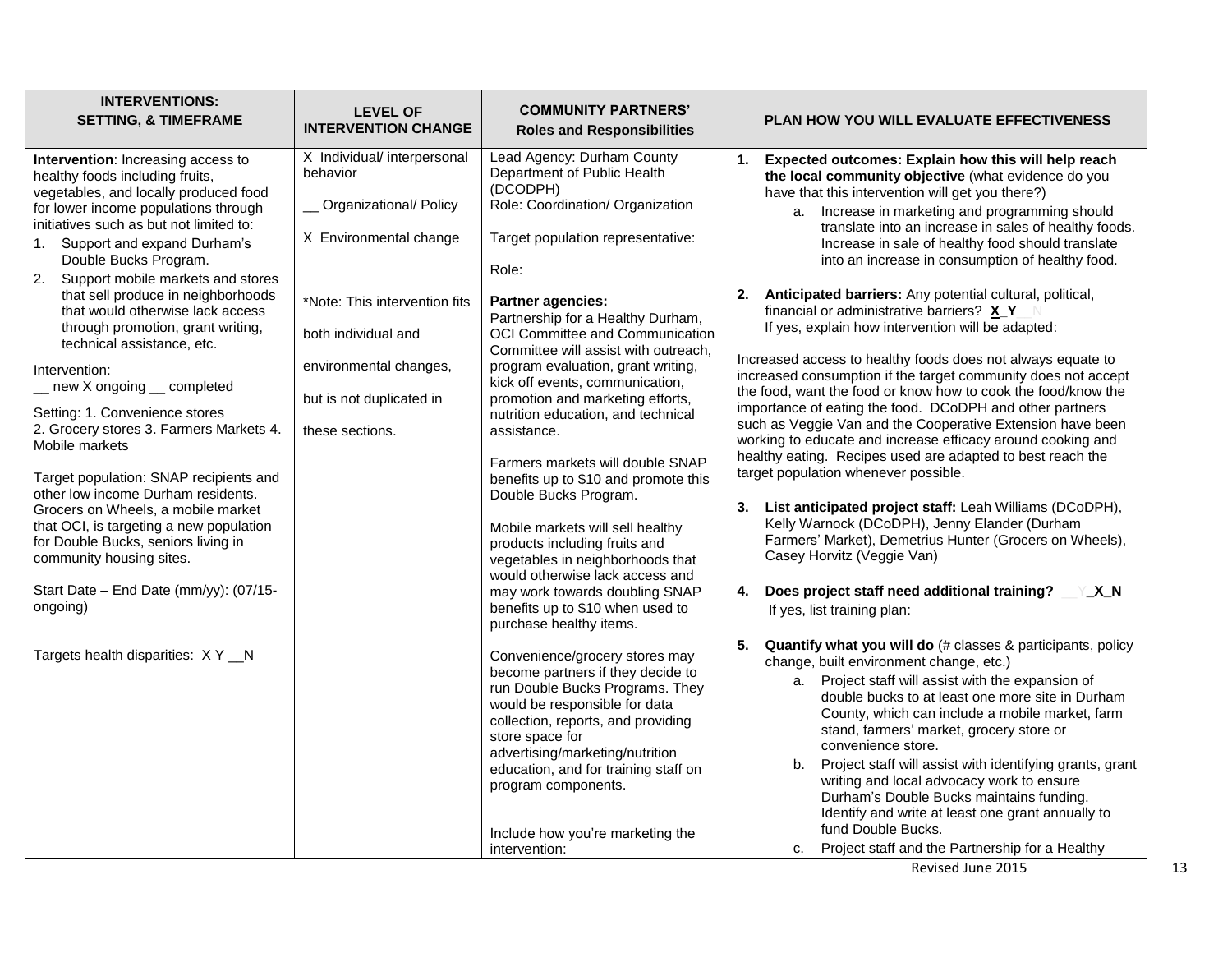|  | Store signage, earned media, online<br>advertising through social media like<br>Facebook, flyers, posters, internal<br>communication and word of mouth<br>through partner organizations. | 7. Evaluation: | Durham Communications committee will assist<br>with marketing and communication to ensure<br>Durham's Double Bucks, mobile markets and other<br>healthy food access programs are well utilized.<br>Efforts will be evaluated through surveys to<br>determine where/how new customers heard about<br>the program.<br>Project staff will assist the farmers' markets with<br>d.<br>creating and executing a thorough evaluation plan<br>for the Double Bucks program to determine the<br>effectiveness of the program's marketing<br>campaigns and if the effects on participants intake<br>of fruits and vegetables and shopping behaviors.<br>6. List how agency will monitor intervention activities and<br>feedback from participants/stakeholders (is intervention<br>being delivered as intended? How are staff receiving<br>feedback throughout the intervention?)<br>Intervention activities will be monitored annually through at<br>least one method- participant surveys, interviews, customer<br>counts and repeat customer counts. Feedback will be used<br>to better tailor the program to the target population.<br>Are you using an existing evaluation? XY_N<br>If no, please provide plan for evaluating intervention impact:<br>We will adapt the Fair Food Network evaluation to meet the<br>needs of our target population and program constraints. |
|--|------------------------------------------------------------------------------------------------------------------------------------------------------------------------------------------|----------------|------------------------------------------------------------------------------------------------------------------------------------------------------------------------------------------------------------------------------------------------------------------------------------------------------------------------------------------------------------------------------------------------------------------------------------------------------------------------------------------------------------------------------------------------------------------------------------------------------------------------------------------------------------------------------------------------------------------------------------------------------------------------------------------------------------------------------------------------------------------------------------------------------------------------------------------------------------------------------------------------------------------------------------------------------------------------------------------------------------------------------------------------------------------------------------------------------------------------------------------------------------------------------------------------------------------------------------------------------------------------|
|  |                                                                                                                                                                                          |                |                                                                                                                                                                                                                                                                                                                                                                                                                                                                                                                                                                                                                                                                                                                                                                                                                                                                                                                                                                                                                                                                                                                                                                                                                                                                                                                                                                        |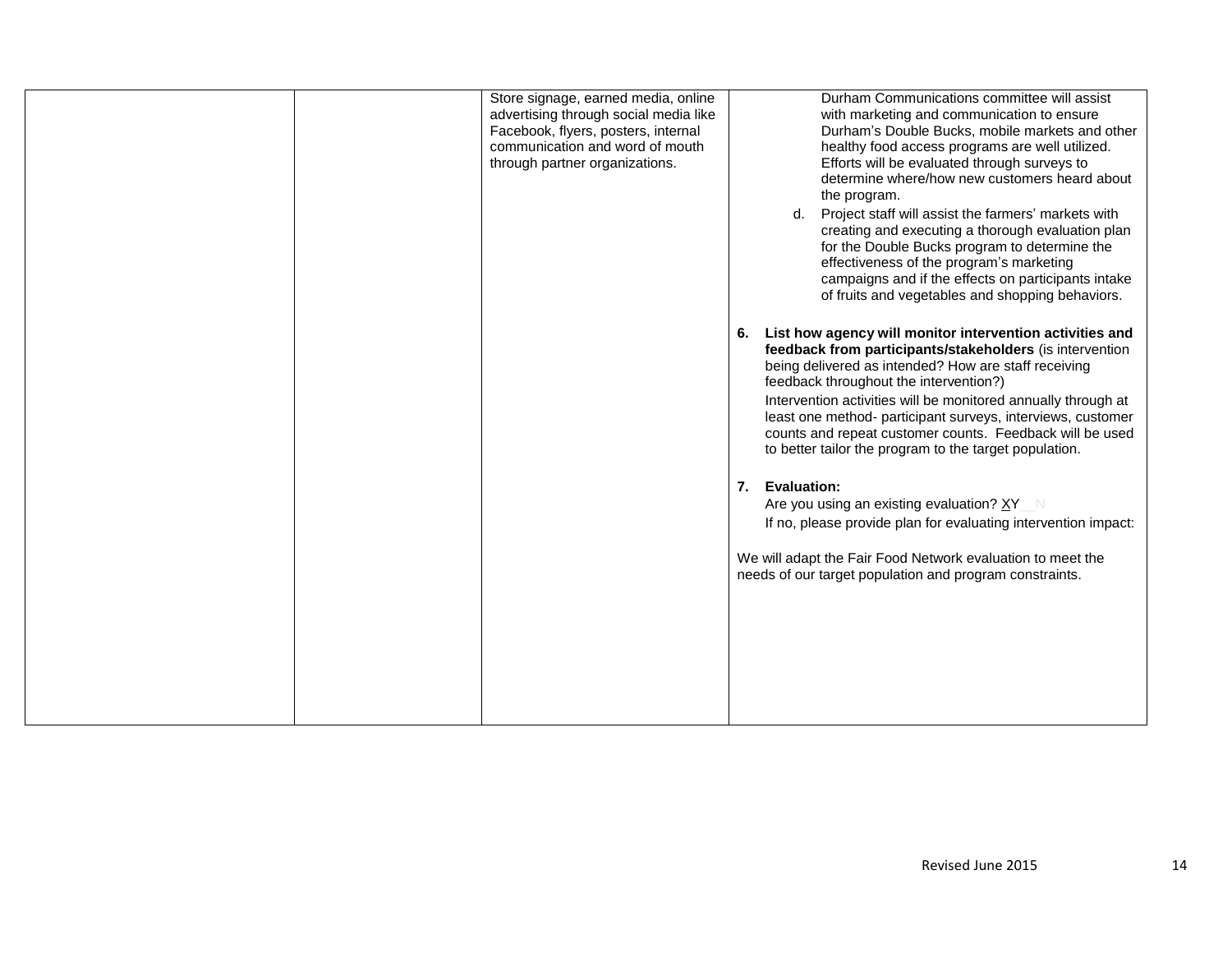| <b>Intervention: Promote and market</b>                                                                                | X Individual/ interpersonal | Lead Agency: Will vary and coincide                                                                        |    | 1. Expected outcomes: Explain how this will help reach                                                                                                          |
|------------------------------------------------------------------------------------------------------------------------|-----------------------------|------------------------------------------------------------------------------------------------------------|----|-----------------------------------------------------------------------------------------------------------------------------------------------------------------|
| partner agency's workshops and<br>programs that aim to reduce and                                                      | behavior                    | with which partner agency is<br>providing the workshop or program.                                         |    | the local community objective (what evidence do you                                                                                                             |
| manage chronic disease and obesity.                                                                                    | Organizational/ Policy      |                                                                                                            |    | have that this intervention will get you there?)<br>a. Increased visibility and awareness of health                                                             |
| Intervention:                                                                                                          | Environmental change        | Role: Coordination/ Organization                                                                           |    | promotion efforts and activities                                                                                                                                |
| _ new X ongoing _ completed                                                                                            |                             | Target population representative:                                                                          |    | b. Increased participation on the part of Durham<br>residents in healthy eating and exercise activities                                                         |
| Setting: Durham                                                                                                        |                             | Role:                                                                                                      |    | and initiatives.                                                                                                                                                |
| Target population: Adult residents of<br>Durham that are in the contemplating,<br>preparing to, or currently acting on |                             | <b>Partner agencies: The Partnership</b><br>for a Healthy Durham OCI and                                   |    | Increased collaboration on the part of Durham<br>organizations                                                                                                  |
| changing health behaviors. Center of<br>Balance is reaching a new population for                                       |                             | Communications committees will<br>assist local agencies with their<br>communication strategies. OCI will   |    | 2. Anticipated barriers: Any potential cultural, political,<br>financial or administrative barriers? V X N<br>If yes, explain how intervention will be adapted: |
| OCI, specifically targeting seniors in<br>Durham County.                                                               |                             | also provide technical assistance                                                                          |    |                                                                                                                                                                 |
| Start Date - End Date (mm/yy): (07/15-                                                                                 |                             | with identifying populations of<br>need/locations for workshops.                                           |    | 3. List anticipated project staff: Willa Robinson Allen,<br>Tyrone Hall, Michael Scott, Chasity Newkirk and other                                               |
| ongoing)                                                                                                               |                             | The Durham County Department of<br>Public Health, NC Cooperative<br>Extension, YMCA, Durham Parks          |    | nutrition and health education staff at DCoDPH. YMCA<br>staff, Parks and Recreation staff and Cooperative Extension<br>staff.                                   |
| Targets health disparities: XY_N                                                                                       |                             | and Recreation, Lincoln Community<br>Health Clinic, Healing with CAARE.                                    | 4. | Does project staff need additional training?<br>Y X N                                                                                                           |
|                                                                                                                        |                             | El Centro Hispano, Durham Health<br>Innovations, Duke Health System,                                       |    | If yes, list training plan:                                                                                                                                     |
|                                                                                                                        |                             | Duke University and other                                                                                  |    | 5. Quantify what you will do (# classes & participants, policy<br>change, built environment change, etc.)                                                       |
|                                                                                                                        |                             | organizations throughout will provide<br>low cost or free workshops and                                    |    | a. Project staff will enlist five collaborations or                                                                                                             |
|                                                                                                                        |                             | programming aimed at reducing<br>obesity and chronic disease rates in<br>Durham County. Workshops include  |    | committees with access to networks of Durham<br>citizens to promote healthy eating and exercise                                                                 |
|                                                                                                                        |                             | but are not limited to chronic disease                                                                     |    | efforts, enlist participation, and disseminate<br>information.                                                                                                  |
|                                                                                                                        |                             | self-management classes, diabetes<br>self-management classes, smoking<br>cessation classes, Eat Smart Move |    | b. Project staff will develop an evaluation plan to<br>measure increased resource access and<br>participation.                                                  |
|                                                                                                                        |                             | More classes, grocery store tours<br>and cooking demonstrations                                            |    | 6. List how agency will monitor intervention activities and<br>feedback from participants/stakeholders (is intervention                                         |
|                                                                                                                        |                             |                                                                                                            |    | being delivered as intended? How are staff receiving<br>feedback throughout the intervention?)                                                                  |
|                                                                                                                        |                             | Include how you're marketing the<br>intervention:                                                          |    | We will gauge opinion through participant surveys and<br>feedback through conversations with partners and<br>participants.                                      |
|                                                                                                                        |                             | Flyers, websites, local media,<br>Facebook, Twitter, emails, internal<br>communication, posters,           |    |                                                                                                                                                                 |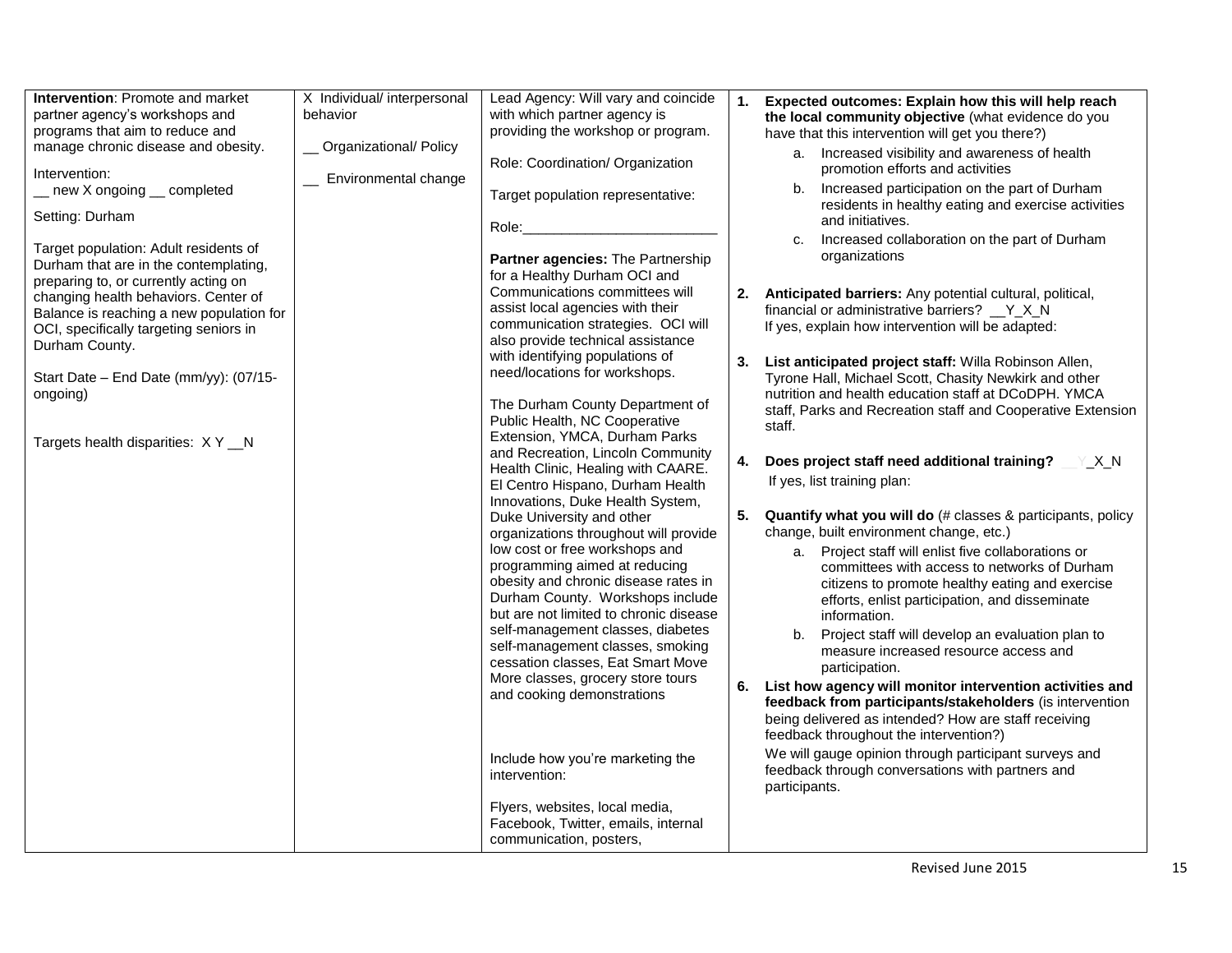|  | Communications committee | 7. Evaluation:<br>Are you using an existing evaluation? _X_Y_N<br>If no, please provide plan for evaluating intervention impact:<br>Many healthy lifestyle, smoking cessation and chronic<br>illness disease management curriculums have evaluation<br>components/surveys. When an existing evaluation is not<br>available, one will be created based on existing models. |
|--|--------------------------|---------------------------------------------------------------------------------------------------------------------------------------------------------------------------------------------------------------------------------------------------------------------------------------------------------------------------------------------------------------------------|
|  |                          |                                                                                                                                                                                                                                                                                                                                                                           |
|  |                          |                                                                                                                                                                                                                                                                                                                                                                           |
|  |                          |                                                                                                                                                                                                                                                                                                                                                                           |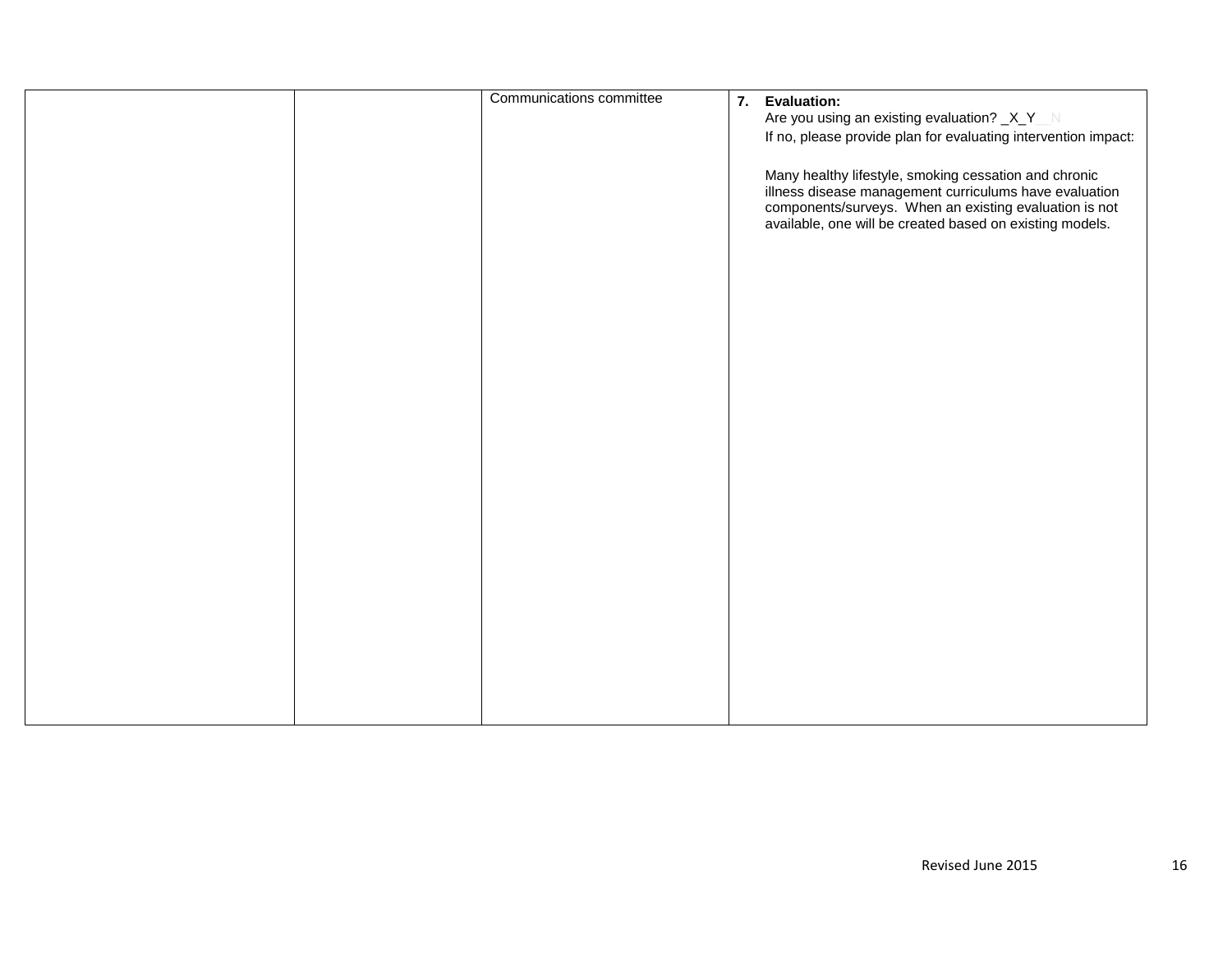| Intervention: Increase access to                                                | X Individual/ interpersonal | Lead Agency: Durham County                        | Expected outcomes: Explain how this will help reach<br>1.                                                             |
|---------------------------------------------------------------------------------|-----------------------------|---------------------------------------------------|-----------------------------------------------------------------------------------------------------------------------|
| physical activity through policy,                                               | behavior                    | Department of Public Health                       | the local community objective (what evidence do you                                                                   |
| environmental and system changes that                                           |                             | (DCODPH)/ OCI Committee                           | have that this intervention will get you there?)                                                                      |
| increase the walkability of                                                     | _ Organizational/ Policy    | Role: Coordination/ Organization                  | a. Create 6 new healthy mile trails/walk your city sign                                                               |
| neighborhoods such as but not limited                                           |                             |                                                   | routes.                                                                                                               |
| to:                                                                             | X Environmental change      | Target population representative:                 | Durham County will adopt a complete streets<br>b.                                                                     |
| 1. Healthy Mile Walking trails/walk                                             |                             | Walking group leaders at East                     | policy.                                                                                                               |
| your city signage                                                               |                             | Durham Children's Initiative and the              | Durham residents' access to and levels of physical<br>C.                                                              |
| 2. Promoting bike and pedestrian                                                |                             | Historic Stokesdale Community                     | activity will increase.                                                                                               |
| policies such as complete                                                       |                             |                                                   | d. Aid in education of residents on                                                                                   |
| streets throughout Durham                                                       |                             | Role: Provide feedback on program                 | pedestrian/bicycle/automobile issues to increase                                                                      |
| County                                                                          |                             | and community needs, bridge to the                | safety in preparation for a Complete Streets policy.                                                                  |
| Intervention:                                                                   |                             | community, help maintain the                      |                                                                                                                       |
| _ new X ongoing _ completed                                                     |                             | <b>Healthy Mile Trail</b>                         | 2. Anticipated barriers: Any potential cultural, political,                                                           |
| Setting: Durham Park and Recreation                                             |                             | <b>Partner agencies:</b>                          | financial or administrative barriers? X Y N                                                                           |
| facilities, community centers,                                                  |                             | County Commissioners, Durham                      | If yes, explain how intervention will be adapted:                                                                     |
| neighborhoods                                                                   |                             | Parks and Recreation, NC                          |                                                                                                                       |
|                                                                                 |                             | Department of Transportation, Safe                | Funding will be sought for Healthy Mile Trail signage. Project                                                        |
| Target population: Durham residents                                             |                             | Routes to School regional office,                 | staff will work with the community to advocate for the Complete                                                       |
| with a focus on low income                                                      |                             | Bike Durham, Bike Co-op, Durham                   | Streets policy.                                                                                                       |
| neighborhoods and neighborhoods that                                            |                             | Open Space and Trails Commission,                 |                                                                                                                       |
| currently lack access/opportunities for                                         |                             | Durham City/County Planning                       | List anticipated project staff: Jen McDuffie (Durham<br>3.<br>Bicycle and Pedestrian Advisory Council), Perry Whitted |
| physical activity. A new aim is to work                                         |                             | Department                                        | (resident), residents in target neighborhoods, Annette                                                                |
| with the business community on at least<br>one new Healthy Mile Trail/Walk Your |                             |                                                   | Smith (Durham Parks and Recreation)                                                                                   |
| City sign routes. The business                                                  |                             | Include how you're marketing the<br>intervention: |                                                                                                                       |
| community would be a new population.                                            |                             |                                                   | Does project staff need additional training? _Y_X_N<br>4.                                                             |
|                                                                                 |                             | Brochure: flyers, posters,                        | If yes, list training plan:                                                                                           |
| Start Date - End Date (mm/yy): (07/15-                                          |                             | Partnership website, short videos on              |                                                                                                                       |
| ongoing)                                                                        |                             | the Healthy Mile Trails, word of                  | 5.<br>Quantify what you will do (# classes & participants, policy                                                     |
|                                                                                 |                             | mouth through partner agencies,                   | change, built environment change, etc.)                                                                               |
|                                                                                 |                             | working with lay health advisors and              | a. Project staff will create and promote two Healthy Mile                                                             |
| Targets health disparities: XY_N                                                |                             | community leaders,                                | Trails or Walk Your City sign routes per year.                                                                        |
|                                                                                 |                             |                                                   | <b>b.</b> Project staff will create and implement an evaluation                                                       |
|                                                                                 |                             |                                                   | plan. Use feedback to improve program and                                                                             |
|                                                                                 |                             |                                                   | marketing/promotion/programming around the                                                                            |
|                                                                                 |                             |                                                   | trails/walks.                                                                                                         |
|                                                                                 |                             |                                                   | c. Support partner agency's Complete Streets initiatives                                                              |
|                                                                                 |                             |                                                   | by writing letters of support and help with promotion<br>and marketing. Distribute Watch for Me, NC and other         |
|                                                                                 |                             |                                                   | materials throughout Durham at community events.                                                                      |
|                                                                                 |                             |                                                   |                                                                                                                       |
|                                                                                 |                             |                                                   |                                                                                                                       |
|                                                                                 |                             |                                                   |                                                                                                                       |